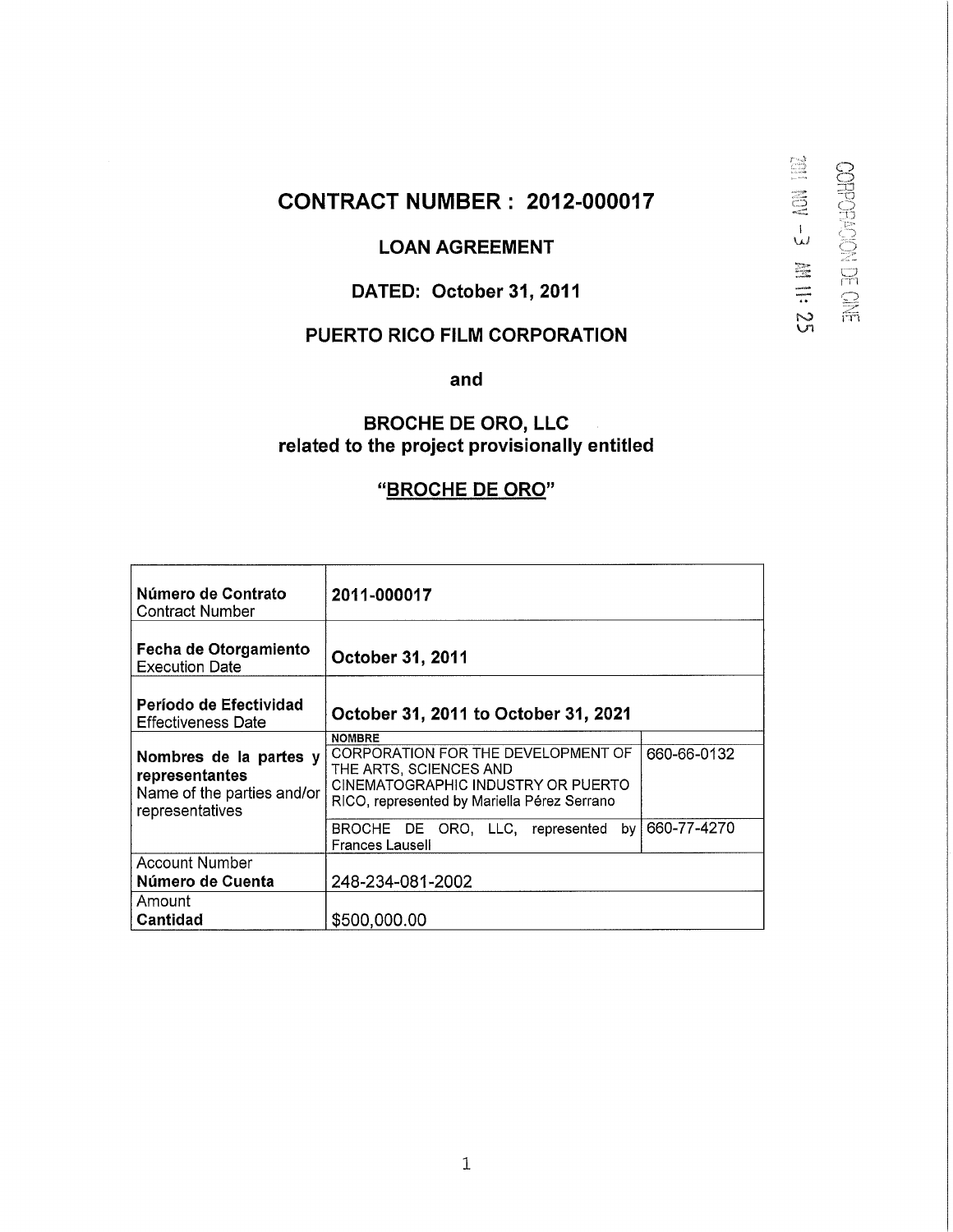### LOANAGREEMENT

AS PARTY OF THE FIRST PART: THE CORPORATION FOR THE DEVELOPMENT OF THE ARTS, SCIENCES AND CINEMATOGRAPHIC INDUSTRY OF PUERTO RICO (hereinafter referred to as the "PUERTO RICO FILM CORPORATION" or the "Financier"), a public corporation of the Commonwealth of Puerto Rico, organized pursuant to the provisions of its enabling act, Law Number 121 of August 17, 2001, as amended, represented herein by its Executive Director, Mariella Pérez Serrano, of legal age, married, executive and a resident of San Juan, Puerto Rico, who is duly authorized to appear herein, which authority she shall provide whenever and wherever required; and

AS PARTY OF THE SECOND PART: BROCHE DE ORO, LLC (hereinafter referred to as the "Borrower"), a limited liability company organized and existing under the laws of Puerto Rico, represented herein by its President, Frances Lausell, of legal age, single, executive and a resident of San Juan, Puerto Rico, who is duly authorized to appear herein, which authority he shall provide whenever and wherever required.

The Borrower has applied to the Financier for a credit facility, the proceeds of which are to be used by the Borrower to pay certain outstanding debts and costs incurred or to be incurred in the production of the Motion Picture; as such term is hereinafter defined.

The Financier is willing to provide the credit facility to the Borrower upon the terms and subject to the conditions hereinafter set forth, and upon the execution and delivery of the Loan Documents, as such term is hereinafter defined. Accordingly, the Borrower and the Financier hereby agree as follows:

1. DEFINITIONS: For the purpose hereof, unless the context otherwise requires, the following terms shall have the meanings indicated:

- (a) "Business Day" shall mean any day not a Saturday, Sunday or legal holiday in the Commonwealth of Puerto Rico. Should any payment or prepayment of the principal under the Loan Agreement, or on a Note, become due and payable on other than a business day, the maturity thereof shall be extended to the next succeeding business day.
- (b) "Closing Date(s)" shall mean the date of the execution of this Agreement.
- (c) "Collateral" shall mean the Collateral referred to and defined herein or in any other Loan Document.
- (d) "Collection Account" shall mean the account set up by Financier and Borrower to collect all the proceeds from the sale and exploitation of the Motion Picture throughout the universe and the entity selected to act as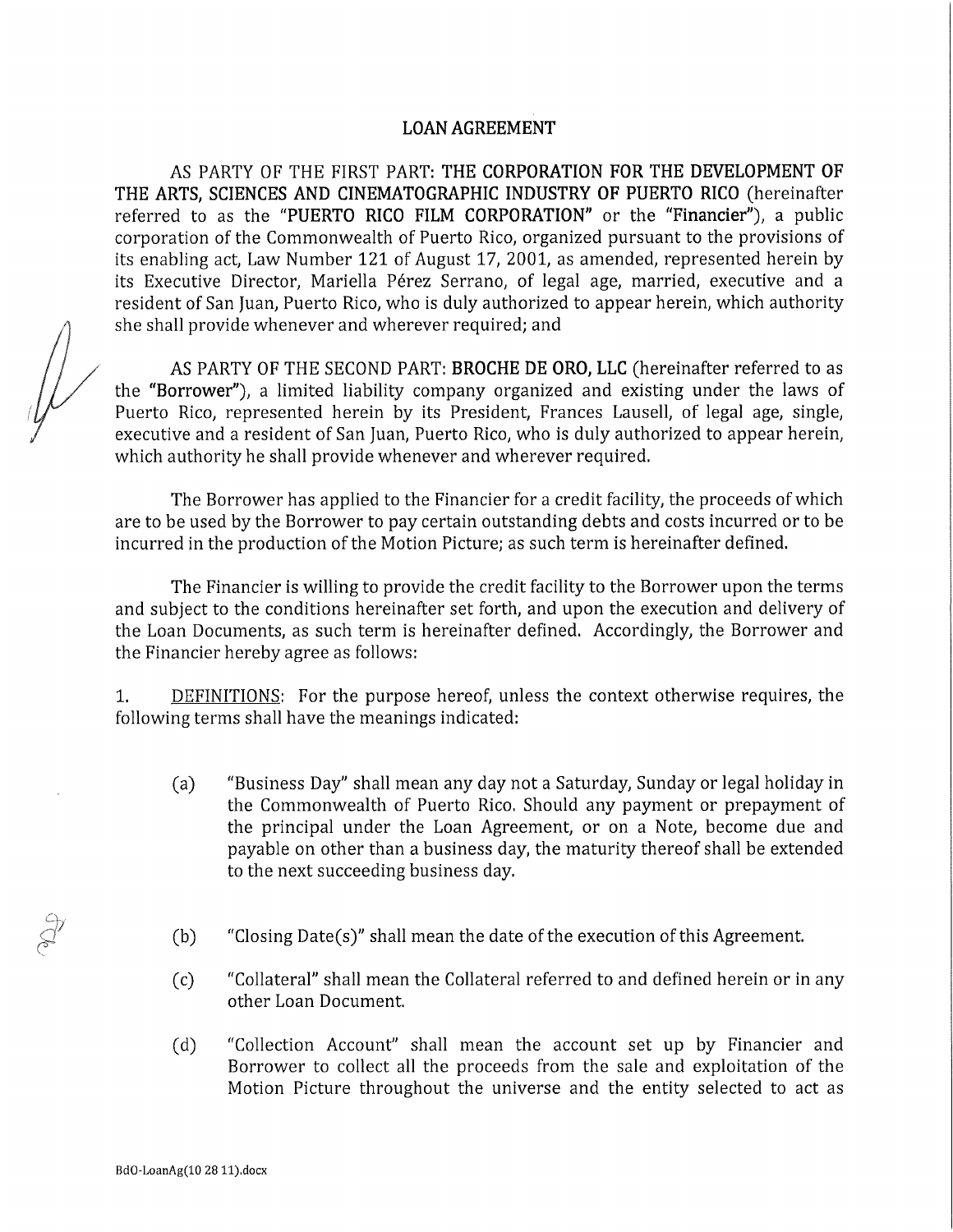collector must be determined pursuant to a written agreement signed by the parties hereto.

- (e) "Copyright Mortgage Agreement" means the security interest in the registered copyright of the Motion Picture that Borrower will record in the United States copyright office to protect the interests of Financier as set forth in Section 6 of this Agreement.
- (f) "Distributor" shall mean the Borrower in its role distributing the Motion Picture. The meaning shall change according to the terms established in any contract or binding agreement signed by Borrower granting the distribution rights to third parties.
- (g) "Motion Picture" shall mean that certain motion picture photoplay entitled "Broche de Oro" to be directed by Raul Marchand.
- (h) "Draw Request" shall mean a written request by the Borrower to transfer funds from the Financier, on a specific time, from the approved Loan Amount.
- (i) "Film Fund Regulations" shall mean the "Regulation for the Administration and Function of the Puerto Rico Film Fund" of September 1, 2006, as amended from time to time.
- (j) "Final Budget" shall mean the estimated cost of producing the Motion Picture, as approved by the Financier and the Borrower, a copy of which, duly initialed by all parties, has been delivered to the Financier prior to the date hereof.
- (k) "Final Shooting Script" shall mean the script from which the Motion Picture is to be made, as approved by the Financier and the Borrower, a copy of which, duly initialed by all parties, has been delivered to and approved by the Financier prior to the date hereof.
- (1) "Guarantee" shall mean the Guarantees of even date herewith by Francés Lausell in favor of the Financier, as amended or supplemented from time to time.
- (m) Intentionally Omitted.
- (n) "Laboratory" shall mean such film and/or sound laboratory or laboratories to which the Borrower shall deliver or cause the Distributor to deliver all negative film and sound track recordings exposed and recorded in connection with the shooting of the Motion Picture.

 $\mathbb{P}$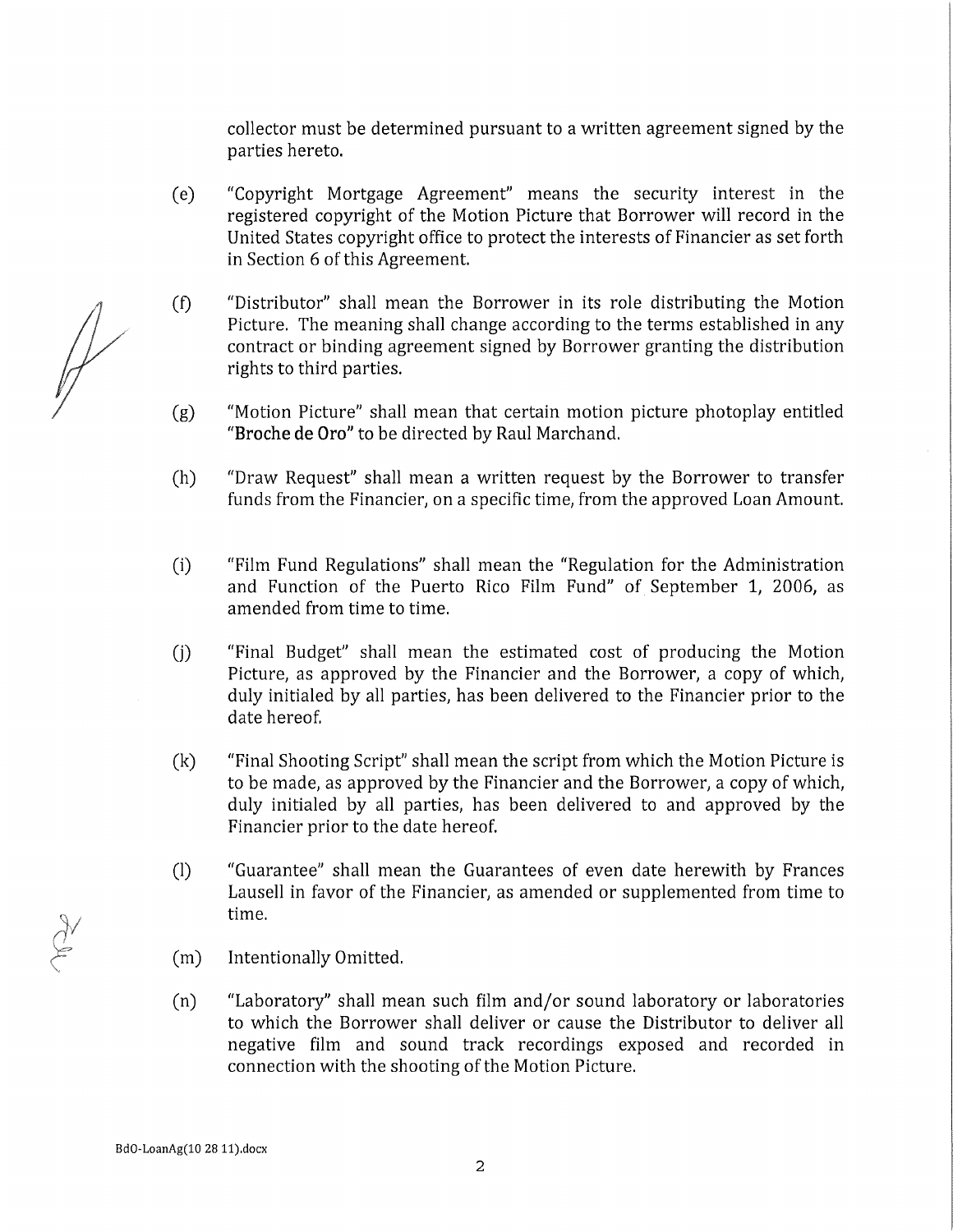- (o) "Literary Property" shall mean all common law and/or statutory, literary and other properties which form the basis of the Motion Picture or from which it is adapted.
- (p) "Loan Documents" shall mean this Loan Agreement, the Note, Guarantee, Copyright Mortgage Agreement, Security Agreement and all other documents executed or to be executed or produced in connection with this Agreement or the financing transactions contemplated herein.
- (q) "Note" shall mean the negotiable promissory note duly executed and delivered by the Borrower to the Financier evidencing the borrowing made where the Borrower to the Financier evidencing the borrowing made<br>by the Borrower pursuant to this Loan Agreement, payable to the Financier,<br>dated the date of the Loan and in the principal amount of *2* dated the date of the Loan and in the principal amount of same.
	- (r) "Person" shall mean natural or statutory persons, including, without limitation, corporations, associations, companies and partnerships.
	- (s) "Production Bank Account" means a bank account at a Puerto Rico bank into which all funds to be used by Borrower in the production of the Motion Picture are to be deposited.
	- (t) "Security Agreement" shall mean the Security Agreement of even date herewith by and between the Borrower and the Financier for the Loan, as amended or supplemented from time to time.
	- (u) "Shooting Schedule" shall mean the schedule showing the scenes to be filmed each day during the principal photography of the Motion Picture as approved by the Financier, the Borrower, and the Distributor, a copy of which, duly initialed by all parties, has been delivered to the Financier prior to the date hereof.

2. LOAN TERMS: Subject to all the terms and conditions contained in this Loan Agreement, the Financier agrees, to make available to the Borrower a credit facility in the total aggregate amount of \$500,000.00 (the "Loan"). The Loan will be disbursed from time to time in advances that shall never exceed the total aggregate amount of \$500,000.00. These funds are allocated from the special funds created pursuant to Chapter VII of Puerto Rico Law Number 121 of August 17, 2001 in the books of the Department of Treasury of Puerto Rico under the name "Funds of the Corporation for the Development of the Sciences, Arts and Cinematographic Industry of Puerto Rico".

> (a) AMOUNT: Subject to the terms and conditions hereof, and relying on the representation, covenants, and warranties of the Borrower contained herein, the Financier agrees to loan or advance to the Borrower monies under the Loan from time to time in advances that shall never exceed the total aggregate amount of \$500,000.00. Borrower shall use the funds provided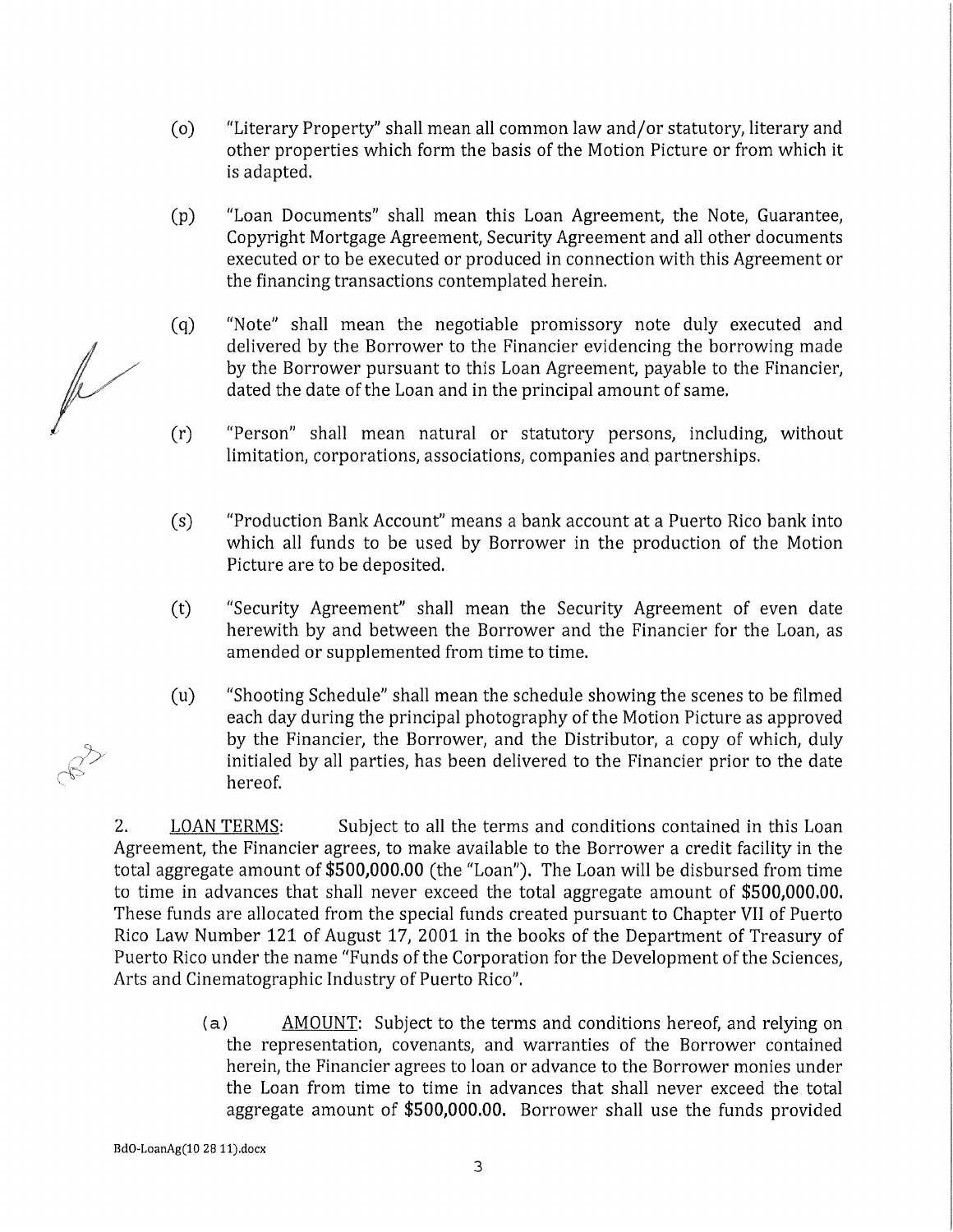under the Loan to pay certain outstanding debts and costs incurred or to be incurred in the production of the Motion Picture.

- (b) NOTE: MATURITY DATE: The borrowings made by the Borrower under the Loan shall be evidenced by the Note, payable to the Financier, duly executed by the Borrower, and the disbursement checks. Borrower will pay interest on the outstanding principal balance of the Loan from the date of release of the Motion Picture ("Release Date"), until payment in full, at a floating annual rate equal to the base or prime rate that Citibank, N.A., or its successor in interest, announces from time to time as its base or prime rate at its principal offices in New York, New York (the "Prime Rate"). Each change in such floating interest rate shall take effect simultaneously with the corresponding change in the Prime Rate. The maturity date of the entire Loan shall be 60 months from the date of the first disbursement under this Loan Agreement.
- (c) REPAYMENT AND COLLATERAL: Borrower shall repay the Loan to Financier from time to time from the proceeds from the exploitation of the sale, in all formats, of the Motion Picture and its soundtrack álbum, if any, throughout the world. There shall be no monthly mínimum payment amount, but Borrower recognizes that the entire gross revenue or income of the Motion Picture from the aforesaid sources shall be destined to the payment of the Loan, plus any interest earned thereon, until it is paid in full and will cause all exhibitors, licensees, sub-licensees or programmers to deposit directly into the Collection Account. In the event, Borrower, prior to the last day of Principal Photography, evidences, in form and substance satisfactory to the Financier, that it was able to raise private financing for the Picture from a third party in an amount exceeding \$31,255, it shall be able to apply for tax credits, including the loan amounts disbursed hereunder for such application process. Moreover, the prívate investor will be able to recoup up to \$31,255 on a *parí-passu* basis with Financier; thereafter the prívate investor's recoupment will be completely subordinated to the full recovery by Financier of the loan amounts disbursed under this agreement. In addition to any and all other collateral created herein or in the Loan Documents, Borrower shall secure the repayment of Loan with the Security Agreement, the Copyright Mortgage Agreement, and the Guarantee executed by the parties identified therein.
- (d) OPTIONAL PREPAYMENT OF LOAN: Upon at least five (5) days' prior written notice to the Financier, the Borrower may at its option repay the Loan hereunder, in whole or in part, from time to time.
- (e) MANDATORY PREPAYMENT OF LOAN: DIRECTIONS TO PAY: Borrower hereby irrevocably binds itself to authorize and direct the Distributor and/or pertinent Person to direct the exhibitors, programmers, licensees, sub-licensees or any other Person acquiring any right or title over the Motion Picture and/or its distribution and/or exhibition in any format or

 $\mu$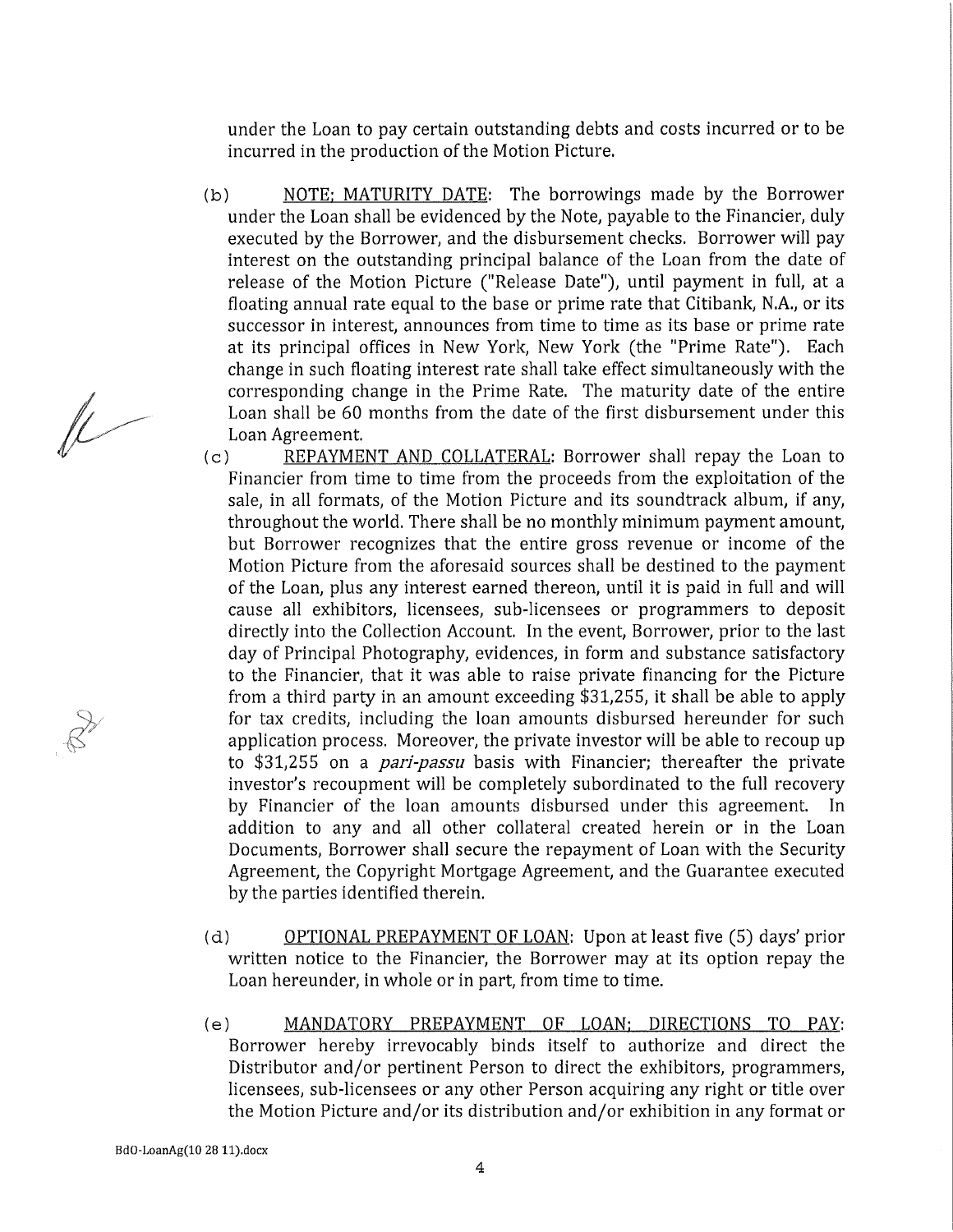mode, to make payments directly to the Collection Account. All sums received by the Financier from such Collection Account shall be applied by the Financier to reduce the outstanding principal balance of the Loan, plus any interest earned thereon, Any proceeds in excess of the Loan principal amount, plus any interest earned thereon, shall be payable to the Borrower according to the terms of this Agreement and the terms of the Collection Account. Until the Loan, plus any interest earned thereon, is fully paid and discharged hereunder, the Financier shall render to the Borrower, upon its request, a statement of the Borrower's accounts, prepared from the Financier's records, showing in reasonable detail for the subject month and cumulatively to date, the amount of the Loan, charges and amounts collected from all sources.

- (f) DISPOSITION OF COLLATERAL: There shall be no sale or other disposition of Collateral except with the prior written consent of the Financier.
- 3. AUDITS:
	- (a) Borrower shall engage an accountant, acceptable and consented to in writing by Financier, to maintain accurate books of accounts and records of all its business transactions under this Agreement including, but not limited to, a record of all payments received, or credits granted. Furthermore, Borrower shall engage a payroll company, to keep all payroll accounts, process, prepare and deliver payroll payments, in compliance with Puerto Rico law, These books and records shall be kept in Borrower's place of business and, at all times during normal business hours and upon reasonable advance notice, the Financier or its duly authorized agents or auditors shall have access to such books and records and may copy or may cause to be copied such extracts as may be deemed necessary by Financier.
	- (b) The Motion Picture's production and all its business transactions under this Agreement may be audited, in an external audit, by a firm of accountants provided by Financier at its own expense. Borrower consents that all books and all records, whether financial or other, related to this Agreement and the production of the Motion Picture will be readily available for evaluation during any such audit(s).
	- (c) Borrower hereby binds itself to preserve, in readily accessible form, all work papers, reports, attendance sheets and all other documents related to the Motion Picture so they can be evaluated by Financier, its officers, employees, agents and representatives, or through the aforesaid external auditor, or the Office of the Comptroller of Puerto Rico. Said documents shall be preserved for a period no less than six (6) years from the payment of the last Draw Request.

 $\mathbb{R}$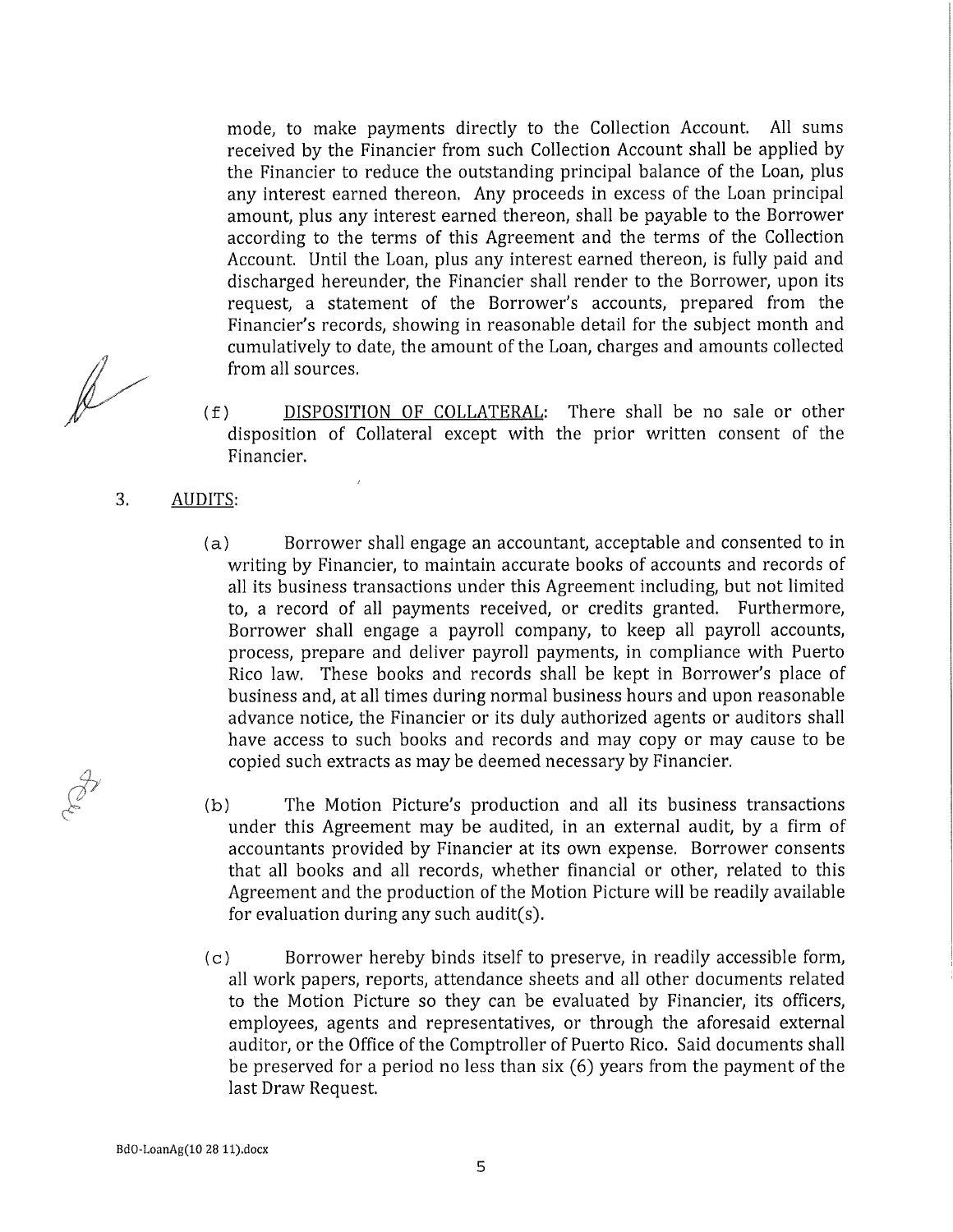#### 4. RELIEF FROM PAYMENT:

- (a) After the lapse of a period of 60 consecutive, calendar months, as of the date of the disbursement of the first draw request, if Borrower has not paid in full the amount of the Loan, plus any interest earned thereon, plus other expenses, Financier may (independently of the balance amount owed and after considering whether to extend the maturity of the Loan if the circumstances justify such extension), upon its sole discretion, relieve Borrower of its debt by seizing, in proportion to the then existing debt, the rights, title and interest of Borrower over the Motion Picture, acknowledging any third party rights over the Motion Picture, if and when applicable, in lieu of the foreclosure of the collateral constituted pursuant to the Security Agreement and the Copyright Mortgage Agreement. In the event of the seizing of such rights, title and interest, the seizing shall be proportional to the then outstanding and unpaid balance of the debt, and in the order established in Schedule 12 hereto.
- (b) If Financier proceeds to take possession of assets and property of the Motion Picture as stated in the above clause 4(a) above, Borrower shall be bound to execute any and all documents or instruments, Financier deems pertinent to assign and transfer all right title and interest to the entire copyright, trademark and all other rights, title and interest of whatsoever nature of Borrower, in the entire universe, whether vested or contingent (including without limitation all exploitation rights in any and all media and by any and all means now known or hereafter invented including, theatrical and non-theatrical rights, all kinds of television, broadcast and cable program rights, (whether by means of digital or analogue transmission) all kinds of videogram and/or multimedia messaging rights, video on demand rights, digital versatile disc rights and all allied and ancillary rights, including without limitation, remake rights, prequel, sequel and format and changed format rights, music publishing and soundtrack record rights, all kinds of internet, online, website and interactive rights, screenplay publication rights, merchandising rights and commercial tie-up rights, (including the right of communication to the public by satellite and cable retransmission rights) in and to the screenplay and all and any other material on which the screenplay is based, and in and to the Motion Picture and all allied and ancillary rights therein, the title, characters, ñames, themes, plots, sequences and situations thereof and therein, all 17 USC §106 (as amended from time to time) rights, absolutely, in any and all languages, for the full period of copyright and all renewals, revivals and extensions thereof (whether the right to such renewals, revivals, or extensions now exists or is hereafter created by laws) and thereafter in perpetuity to the extent permitted by law. Financier will pay no money to Borrower as compensation for the transfer of all or any of the aforementioned rights, title and interest; and all other rights expressed in the Security Agreement and/or the Copyright Mortgage Agreement not mentioned herein.

 $\mathbb{R}$ 

**BdO-LoanAg(10 28 ll).docx**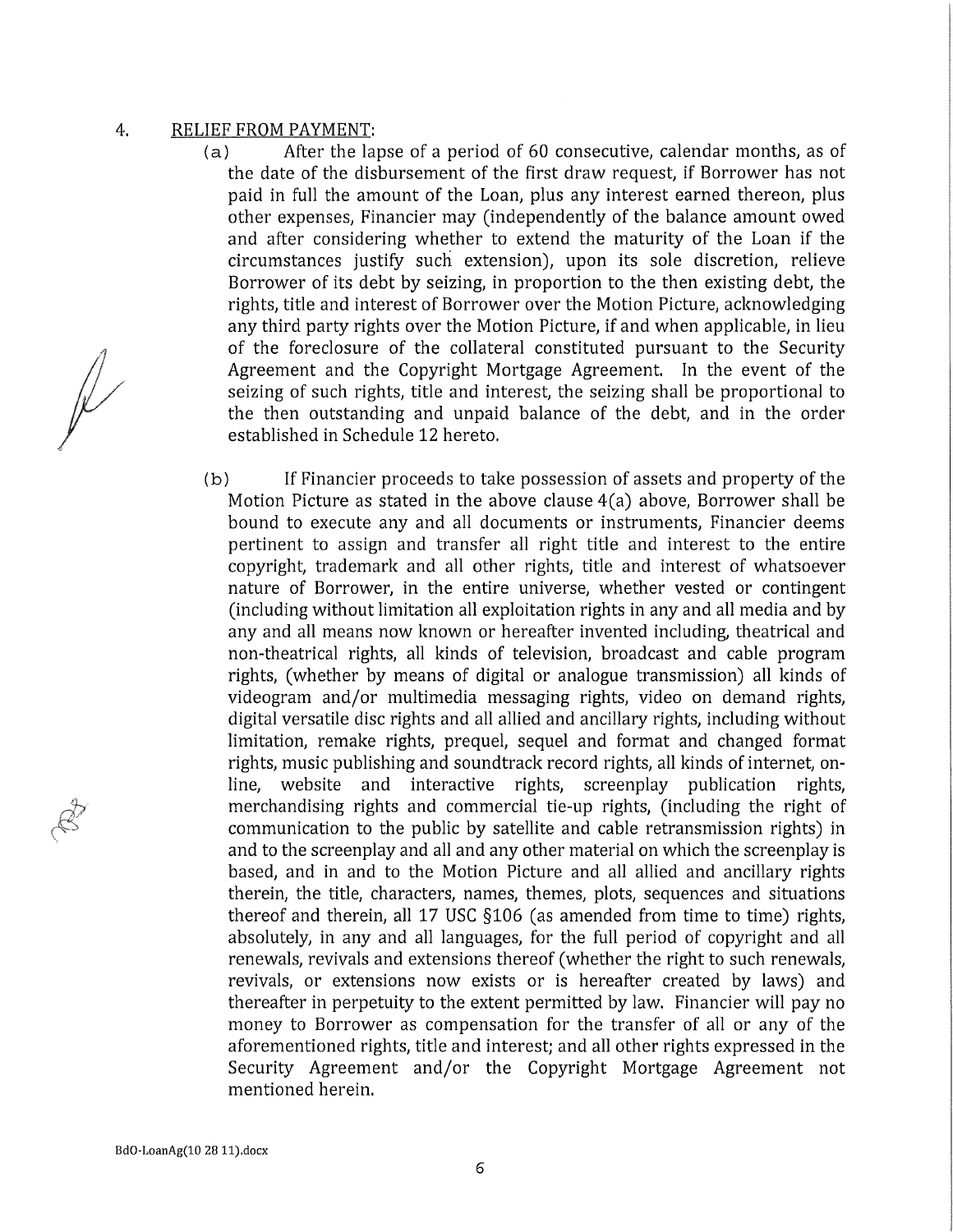5. DRAW PROCEDURES: The funds constituting the Loan contemplated hereunder shall be advanced by the Financier upon the Draw Request by the Borrower and pursuant to the following conditions:

- (a) The advances related to this Loan will be made by Financier in favor of Borrower according to Schedule 5(a).
- (b) Advances related to this Loan by Financier shall be made in a period no greater than seven (7) working days, as of the day the Financier determines, in its solé discretion, that all conditions precedent for the disbursement of such Draw Request have been met.

6. REPRESENTATIONS AND WARRANTIES: The Borrower represents and warrants to the Financier that:

- (a) ORGANIZATION: CORPORATE POWERS, ETC.:
	- (i) the Borrower is a limited liability company duly organized, validly existing and in good standing under the laws of the Commonwealth of Puerto Rico;
	- (ii) the Borrower has the corporate power and authority to own its properties and assets and to carry on its business as now being conducted and is qualified to do business in every jurisdiction wherein such qualification is necessary; and
	- (iii) the Borrower has the corporate power to execute, deliver and perform this Loan Agreement, to borrow hereunder, and execute and deliver the Note, and to execute, deliver and perform the Security Agreement, to grant the security interest affecting the Borrower's property contemplated by the Security Agreement, to execute, deliver and perform the Copyright Mortgage Document and to assume the obligations and give the warranties, representations and undertakings herein contained.
- (b) AUTHORIZATION OF BORROWING. ETC.: The execution, delivery and performance of this Loan Agreement by the Borrower, the borrowing hereunder by the Borrower, the execution and delivery of the Note by the Borrower, the execution, delivery and performance of the Copyright Mortgage Agreement, the execution, delivery and performance of the Security Agreement by the Borrower and the grant of the security interests contemplated by the Security Agreement have been duly authorized by all requisite corporate action and will not violate any provision of law, any order of any court or other agency of government, the Certifícate of Incorporation or By-Laws of the Borrower, or the provision of any indenture, agreement or

7

 $\mathscr{D}$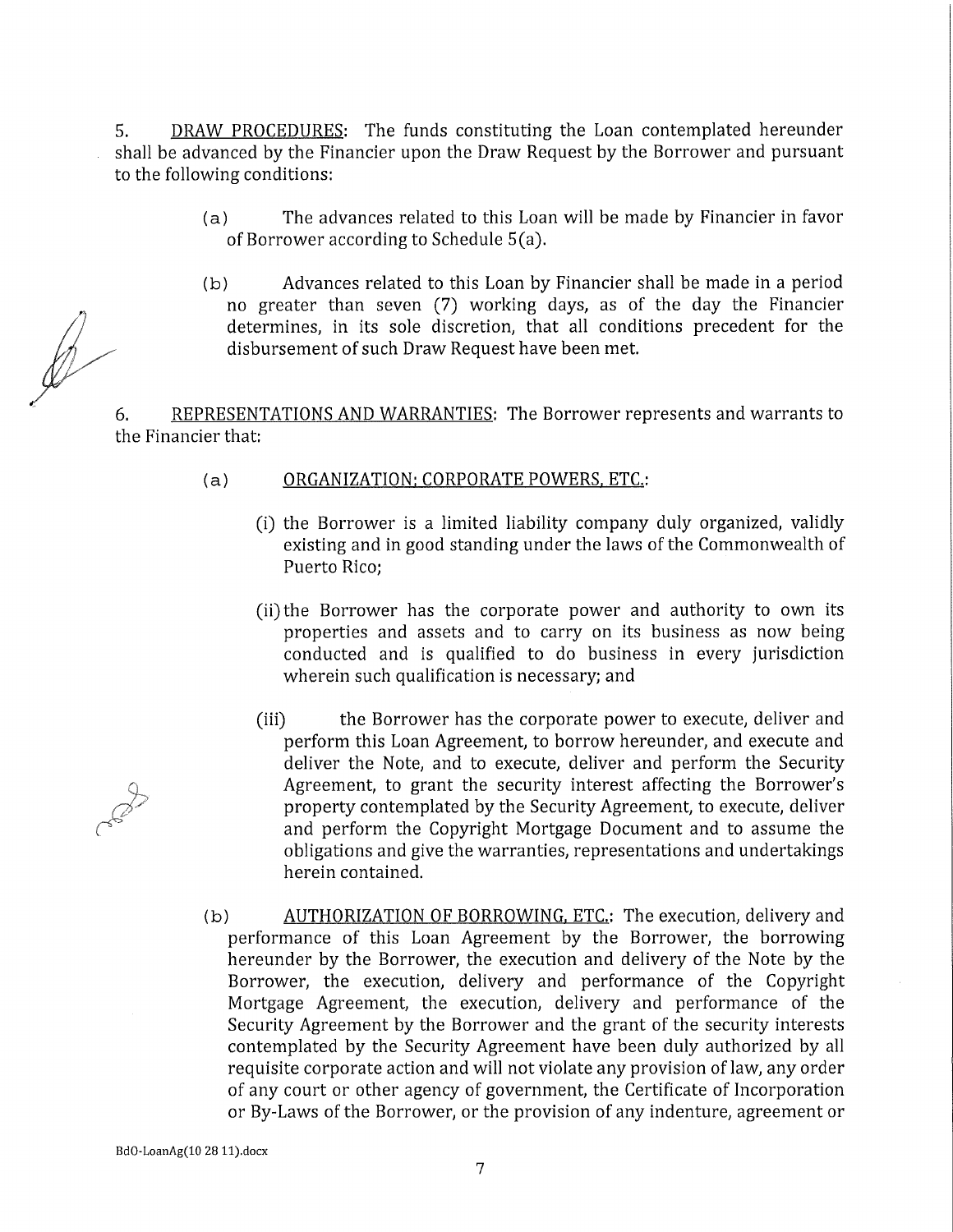other instrument to which the Borrower is a party, or by which it or any of its properties or assets is bound, or be in conflict with, result in a breach of or constitute (with or without due notice and/or lapse of time) a default under any such indenture, agreement or other instrument, or result in the creation or imposition of any lien, charge or encumbrance of any nature whatsoever upon any of the properties or assets of the Borrower, other than as a result of this Loan Agreement, the Copyright Mortgage Agreement, or the Security Agreement.

- (c) LITIGATION: There is no action, suit or proceeding at law or in equity or by or before any governmental instrumentality or other agency or any investigation of the affairs of the Borrower now pending, or, to the knowledge of the Borrower, threatened against or affecting the Borrower or any properties or rights of the Borrower which, if adversely determined, would materially affect (i) the ability of the Borrower to perform its respective obligations hereunder or concerning the completion of the Motion Picture as contemplated, (ii) the security interests granted to the Financier under the Security Agreement and/or the Copyright Mortgage Agreement, or (iii) the Collateral under the Security Agreement and/or the Copyright Mortgage Agreement.
- (d) SECURITY INTERESTS: The Security Agreement and the Copyright Mortgage Agreement will create and grant to the Financier a valid and perfected first priority security interest in the Collateral (other than statutory lab liens to be discharged in the normal course of business), and no Person has, and thereafter no Person will have, any right, title or interest in or to the Collateral which is or which shall be, prior, paramount, superior or equal to the right, title and interest of the Financier therein or thereto. Furthermore, Borrower shall refrain from creating any third party rights over the Collateral and/or any material or intellectual property related to the Motion Picture without the written consent of Financier.

#### 7. OTHER REPRESENTATIONS:

(i) That no employee or official of Financier, including members of its Board of Directors, has any pecuniary interests, directly or indirectly, by himself or through a member of his family or third person, in the execution and performance of this contract pursuant to Law 12 of July 24, 1985, as amended from time to time, also known as "Government Ethics Law";

(ii ) [Intentionally Omitted];

 $(i$ ii) That no officer of the Borrower has been convicted of a crime: (a) against the public trust, and/or treasury function, or (b) that involved state or federal public funds or property. The Borrower expressly recognizes that this is an essential

 $\overline{\mathbb{R}}$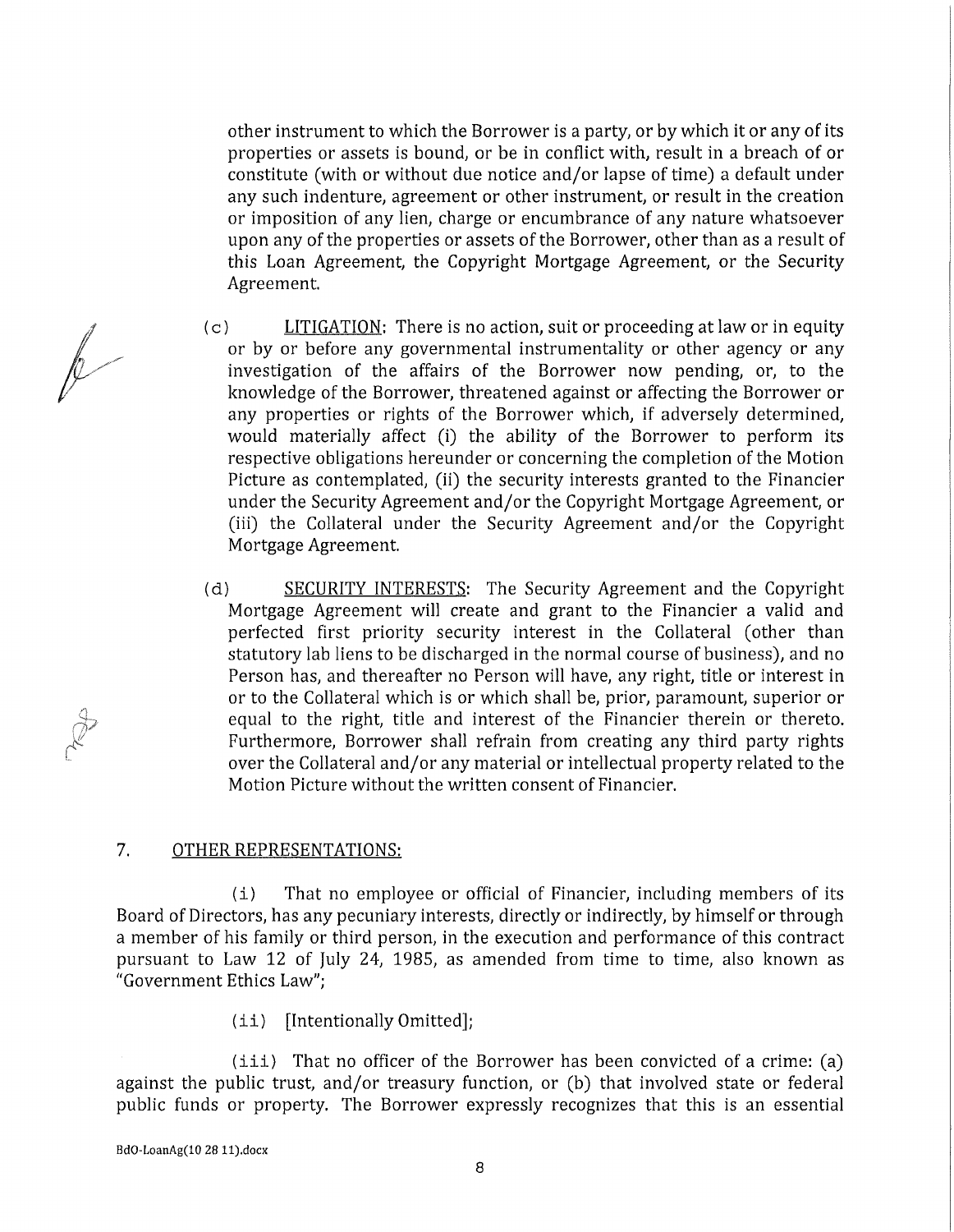condition of this Agreement and in the event this warranty ceases to be correct, in whole or in part, the Financier can termínate this Agreement and the Borrower shall reimburse to the Financier all monies disbursed under this Agreement;

(iv) The Borrower has filed, for the 5 years immediately preceding the date of this Agreement, income tax returns and it owes no monies in connection therewith to the Commonwealth of Puerto Rico or it is complying with a payment plan for any outstanding income tax owed. In the event Borrower came into existence within the 5-year period prior to the date of this Agreement, then the stockholders and directors of Borrower shall provide the aforesaid certification, in their personal or corporate capacity, for such time period of actual existence, as a supplement to Borrower's certifícate. The Borrower expressly recognizes that this is an essential condition of this Agreement and in the event this warranty ceases to be correct, in whole or in part, the Financier can termínate this Agreement and the Borrower shall reimburse to the Financier all monies disbursed under this Agreement;

(v) The Borrower warrants to and shall, as an essential and necessary condition of this Agreement, show and deliver, when requested by the Financier or any authorized representative thereof, the certifications and documents that evidence Borrower's financial and tax situation;

(vi) the Borrower warrants and shall, as an essential and necessary condition of this contract, show and deliver, when requested by the Financier or any authorized representative thereof, the certifications and documents that evidence Borrower's financial and tax situation; that each person contracted or recruited to work within Puerto Rico in any task or job related to the Film object of this contract shall be eligible to work in Puerto Rico, pursuant to the laws and regulations of the Department of Immigration and Citizenship of the United States of America;

(vii) the Borrower is not a party to and will not be a party to any contract, agreement, verbal or otherwise, with any agency or public corporation, of the Commonwealth of Puerto Rico, that would constitute a conflict of interest with this Agreement and/or the actions, duties and/or responsibilities to be undertaken by Borrower under the Agreement. Moreover, the Borrower does not and shall not represent any private interest in any case or matter that would imply: (i) conflict of interest with the Financier or (ii) a conflict of interest with the public policy of the Financier;

 $(viii)$  the Borrower, if a natural person, does not have nor has reason to believe there should be any debt outstanding regarding child support payments under the government program known as Administración para el Sustento de Menores (ASUME) and shall, as an essential and necessary condition of this contract, show and deliver, when requested by the Financier or any authorized representative thereof evidence thereof;

(ix) the Borrower does not have any action, suit, litigation, arbitration, investigation or other proceeding of or before any court, arbitrator or governmental or regulatory official, body or authority of the Commonwealth of Puerto Rico, and to the best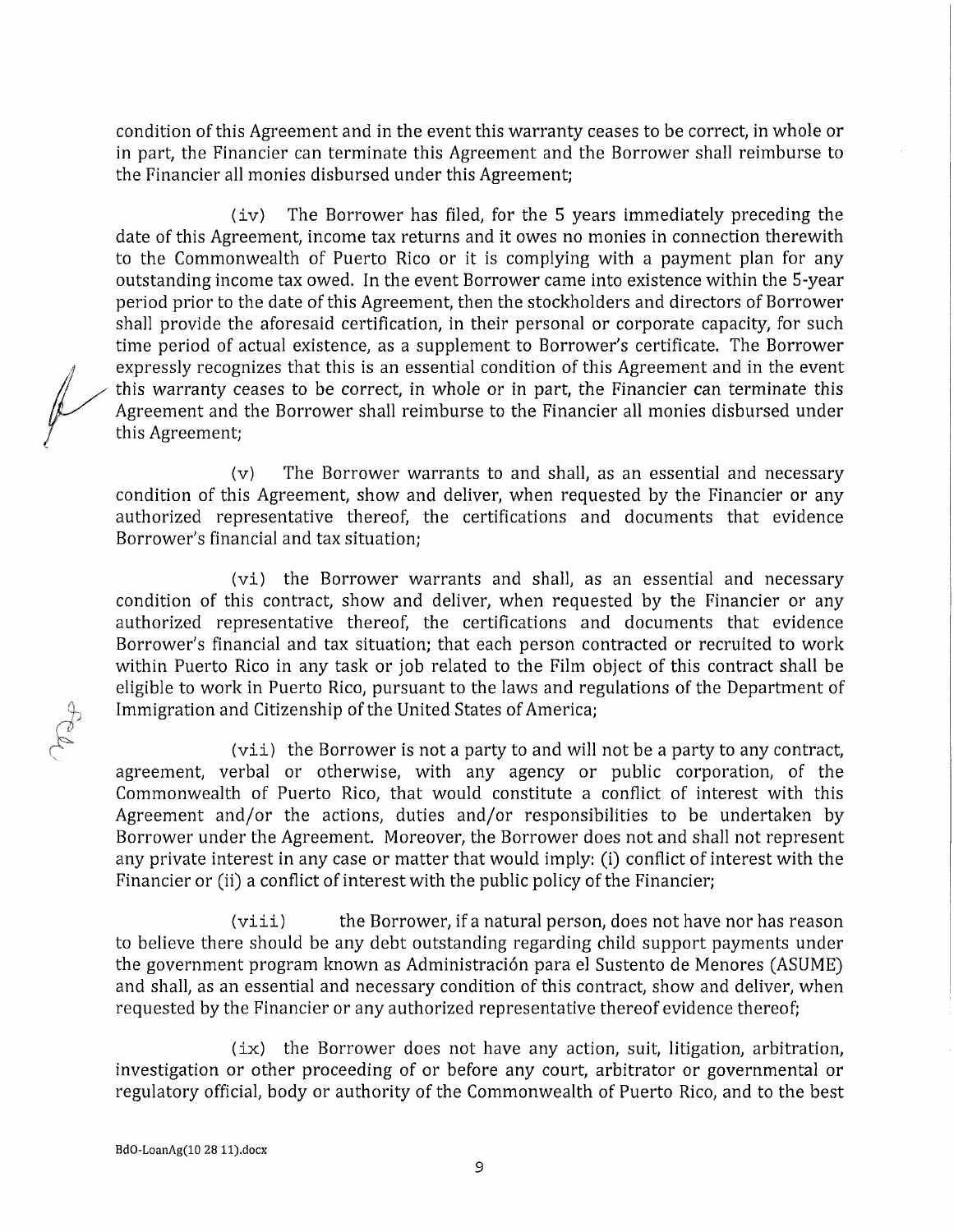knowledge of the Borrower, threatened against Borrower, ñor does Borrower know or have reason to know of any basis for any such action, suit, litigation, arbitration, investigation or proceeding; Borrower is not aware of any claim, event, occurrence or conflicting contracts with any agency of the Commonwealth of Puerto Rico that would require Borrower to give notice to Financier.

(x) Unless the Financier otherwise expressly agrees in writing, all materials incorporated in the Motion Picture will be original in the person(s) notified to the Financier by the Borrower except insofar as they may be in the public domain;

(xi) That the Borrower shall comply with all the terms of this Agreement.

8. CONDITIONS OF LENDING: The obligation of the Financier to lend or advance any and all sums hereunder is subject to the following conditions precedent:

(a) REPRESENTATIONS AND WARRANTIES: At the time of each and every borrowing hereunder, the representations and warranties set forth in Section 5 above, shall be true and correct on and as of such date with the same effect as though such representations and warranties had been made on and as of such date.

(b) NO DEFAULT: At the time of any borrowing hereunder, the Borrower shall be in compliance with all the terms and provisions set forth herein on its part to be observed or performed, and no Event of Default specified in this Agreement, nor any event which upon notice or lapse of time or both, would constitute such an Event of Default, shall have occurred.

(c) SECURITY AGREEMENT: On or prior to the execution of this Loan Agreement, the Borrower shall have executed and delivered (i) the Security Agreement (and related financing statements); (ii) the Copyright Mortgage Agreement; and (iii) such other agreements and documents as the Financier may reasonably request in order to carry out the intent of this Agreement and the Loan Documents.

(d) ACOUISITION OF RIGHTS TO THE MOTION PICTURE: The Borrower shall have entered into agreements (and shall have provided original, fully executed counterparts thereof to the Financier) for the acquisition of exclusive motion picture and related exclusive production, distribution and exploitation rights in and to the Literary Property, and deal memos for the employment of the principal performers in the Motion Picture, and the director and producer of the Motion Picture, all of which agreements shall be valid, binding and continuing in full forcé and effect.

(e) INSURANCE: The Borrower has caused to be furnished to the Financier insurance certificates which shall remain at all times in full forcé and effect showing the Financier and the Government of the Commonwealth of Puerto Rico as additional insured and loss payee and showing full and complete coverage including, but not limited to, film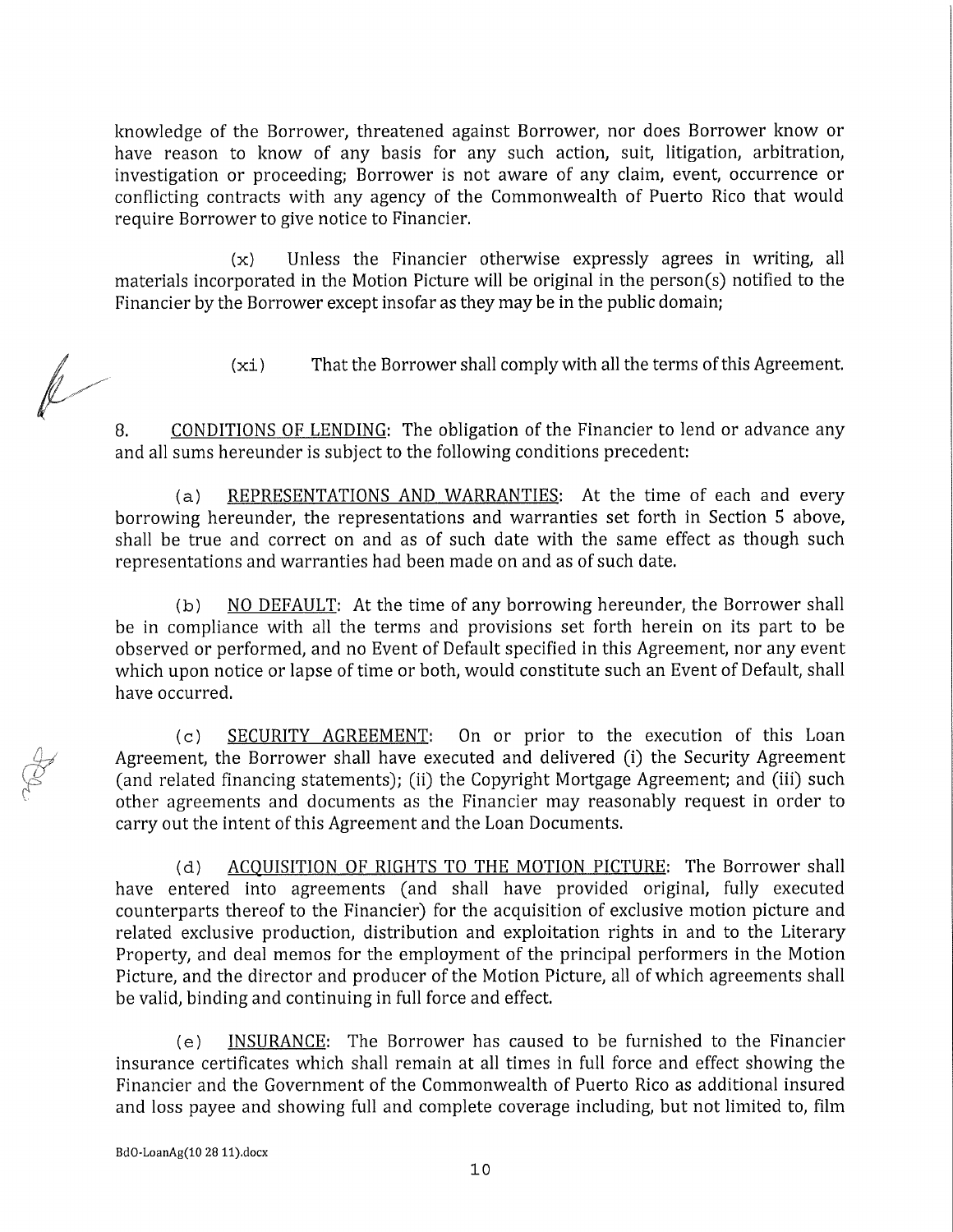producers' indemnity (cast and preproduction cast insurance); all risks negative including faulty camera, stock and processing; use and occupancy (extra expense insurance); props, sets, wardrobe and miscellaneous equipment insurance; third-party property damage (care custody control) liability; Workmen's Compensation and Employer's Liability; comprehensive general auto liability; errors and omissions and all such other normal types of motion picture production insurance as the Financier may reasonably require. All such policies shall provide that they cannot be terminated or materially altered without giving the Financier at least thirty (30) days' written notice thereof.

( f) INDEMNITY: The Borrower agrees to indemnify and save harmless, the Financier, its licensees, assignees, and affiliated companies or agencies, and the officers, directors, employees and agents of all the foregoing and the government of Puerto Rico, against and from all costs, claims, awards, damages (including the Financier's legal costs) and/or liabilities whatsoever arising directly or indirectly, in the production of the Motion Picture or from any breach or non performance of the Borrower's representations, warranties, undertakings, obligations or other provision hereof contained in this Agreement.

(g) CAPITAL INVESTMENT: As an essential condition of this Agreement Borrower has to show evidence of capital investment of at least 20% of the total approved production budget, to wit, \$625,111, as required by the Film Fund Regulation. Borrower represents warrants and shall evidence to Financier, a contribution, in the amount of \$125,111 to the production costs and expenses of the Motion Picture. The Borrower further represents and warrants that these contributions will be given by the pertinent entities or persons in exchange for units of membership in Borrower, as preferred members.

(h) PERIOD TO START PHOTOGRAPHY: Borrower will have a period of two (2) months, from the signing of this Agreement to start principal photography of the Motion Picture.

( i) COPYRIGHT MORTGAGE DOCUMENT: On or prior to the execution of this Loan Agreement, the Borrower shall have executed and delivered the Copyright Mortgage Agreement. This document has to be filed with the Copyright Office of the United States within ten (10) days of filing for copyright registration for the final product of the Motion Picture. If final product of the Motion Picture is registered with the Intellectual Property Register of Puerto Rico or any counterpart to the Copyright Office of the United States in any other country, the same covenant set forth hereinbefore shall apply.

9. CREDITS: The Puerto Rico Film Corporation or its nominee will have the right to be accorded the last credit in the end credits of the Motion Picture, a company presentation credit in the form of *"This Motion Picture was ñnanced in part by the Puerto Rico Film Corporation"* together with its logo. This credit and logo will also appear in all paid advertising (subject to all customary exclusions). The Film Corporation, or its nominee, will also be accorded an "Executive Producer Services provided by *'Puerto Rico Film Corporation'"*  together with its logo credit in the end credits, position to be at the Producer's discretion. The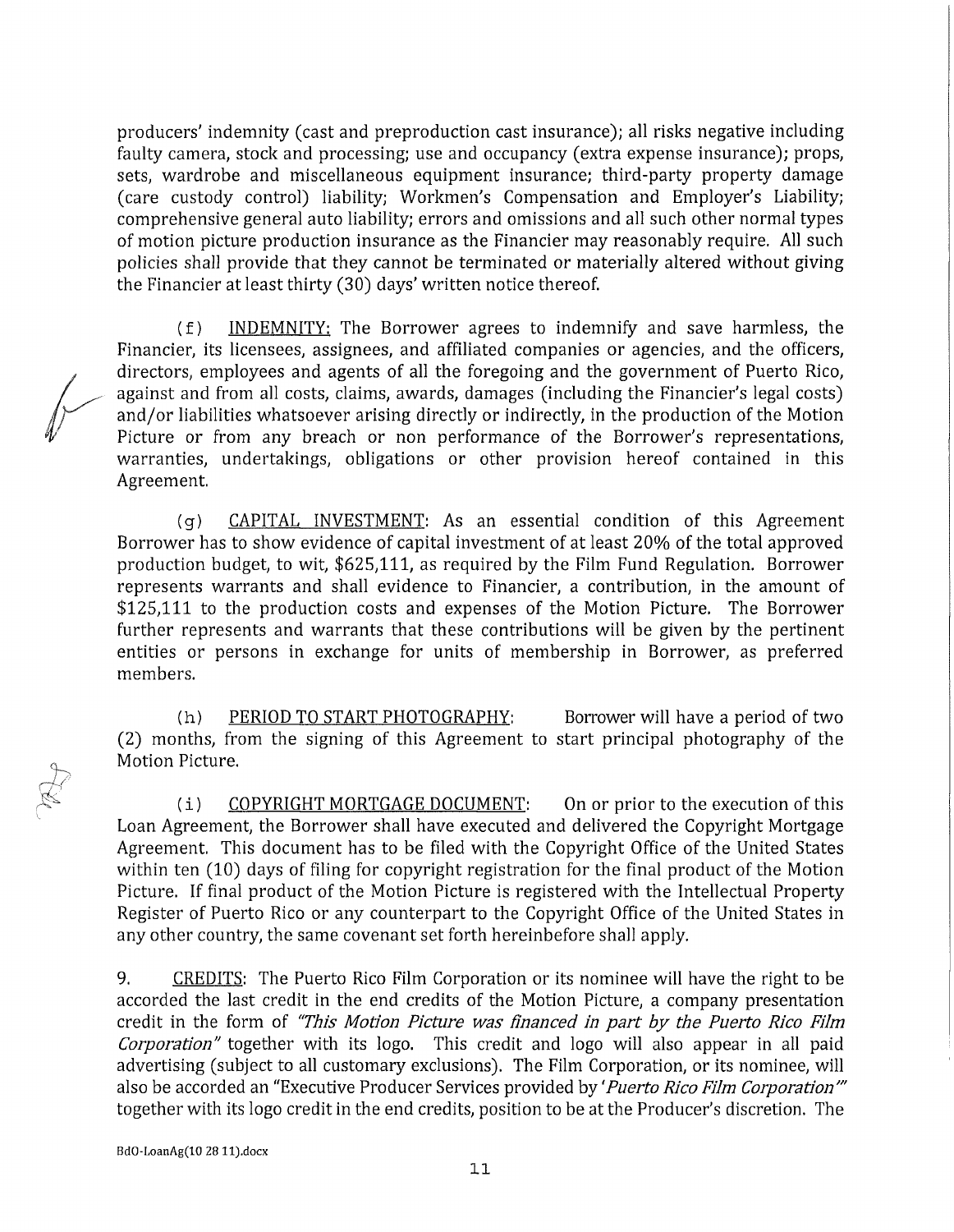Puerto Rico Film Corporation logo will appear in the opening credits, alone, full size, full color, for a mínimum of 5 seconds.

10. USE OF LOAN FOR PRODUCTION: The Borrower agrees to photograph and otherwise produce the Motion Picture with due diligence and in accordance with the Final Budget, to complete production thereof and deliver the Motion Picture not later than 365 calendar days as of the date of the first disbursements of funds under this Loan Agreement. The Borrower agrees that the Loan proceeds hereunder shall be used by the Borrower only to finance production of the Motion Picture as permitted by this Loan Agreement or approved in writing by the Financier.

11. AFFIRMATIVE COVENANTS: The Borrower covenants and agrees that from the date hereof and until payment in full of the principal of the Note, unless the Financier shall otherwise consent in writing, that the Borrower will:

(a) CORPORATE EXISTENCE: PROPERTIES, ETC: Do or cause to be done all things necessary to preserve and keep in full forcé and effect its corporate existence, rights and franchises and comply with all laws applicable thereto or its business and operations.

(b) NOTICE OF MATERIAL EVENTS: Promptly give notice in writing to the Financier of any action or event which, in the reasonable judgment of the Borrower, exercised in good faith, might materially and adversely affect the repayment of the Loan or the security interests granted to the Financier under the Security Agreement and/or the Copyright Mortgage Agreement.

(c) NOTICE OF LITIGATION: Promptly give notice in writing to the Financier of all litigation or other proceedings commenced on and after the date of this Loan Agreement (including, without limitation, any proceedings relating to the assessment or collection of taxes, imposts or duties), affecting the Borrower or the Collateral, and furnish to the Financier, from time to time, as and when requested by the Financier in writing, all information concerning the status of any such litigation or other proceeding, and furnish to the Financier, from time to time, all information concerning the status of any such controversy, claim, suit or other proceedings.

(d) INSURANCE: Maintain or cause to be maintained, without expense to the Financier, the insurance referred to in Section 6 above, and such other customary insurance, all as the Financier may reasonably require, to be underwritten by insurance companies acceptable to the Financier. The Financier shall be named as a loss payee on all physical damage insurance and an additional insured on all other insurance to the extent provided for in Section 6 above. The Borrower shall furnish the Financier evidence satisfactory to the Financier of such insurance.

> a) COMPLETION OBLIGATION: Perform each and all the material covenants, representations and warranties on its part to be performed hereunder and all other agreements material to the Motion Picture. The Borrower shall make available to Financier an "answer print" within the term of 180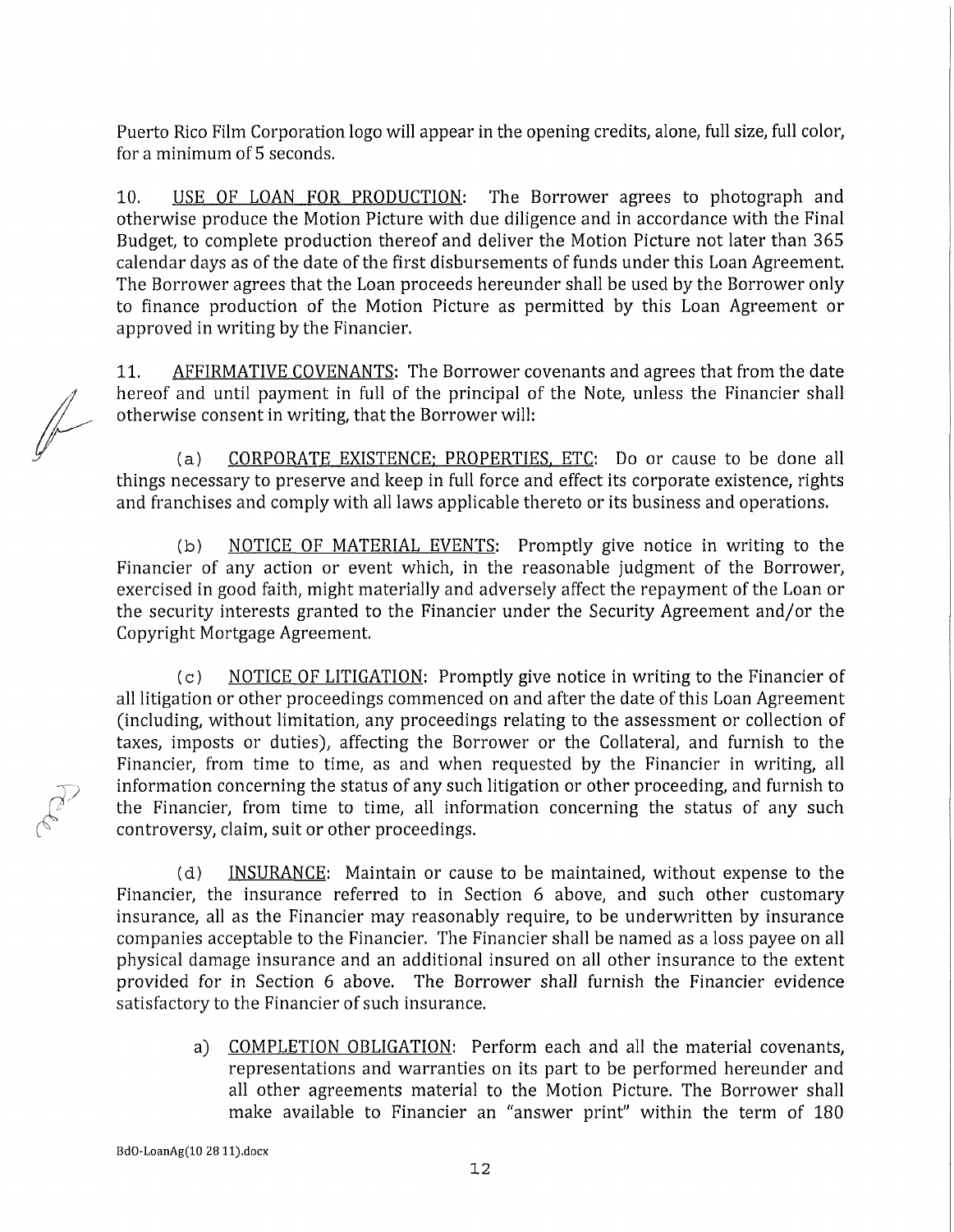calendar days after the end of principal photography. The Motion Picture shall be commercially released by no later than August 1, 2012. The Borrower shall be bound to make available or cause to be made available immediately to Financier, upon its request, screeners of the Motion Picture, in the shape or form such screener might be available at the time of such request. The Borrower agrees that the Motion Picture's production and all its business transactions in furtherance of the production of the Motion Picture may be reviewed and examined by Financier. The Borrower consents that all books and all records, whether financial or otherwise, related to this Agreement and the production of the Motion Picture will be readily available for such evaluation, within a reasonable period of time, upon Financier's request. In the event the Borrower fails to comply with this covenant, the Borrower binds itself to pay to Financier the amount of \$500.00 per day of each non-compliance.

(e) STATEMENTS: REPORTS. ETC: Borrower is obliged and compels to submit to Financier the following Statements and Reports until the Loan, plus any interest earned thereon, is paid in full:

- ( i) Quarterly statement of income and expenses pertaining to distribution of the Motion Picture.
- $(i)$  Bimonthly statements of income and expenses for the first four  $(4)$  months of the Motion Picture's theatrical reléase in any market and for every market.
- (iii ) Annual financial statement of the Motion Picture, audited by a certified public accountant duly authorized to practice such profession in Puerto Rico.
- (iv ) Annual financial statement of Borrower, audited by a certified public accountant duly authorized to practice such profession in Puerto Rico.
- (v) Copies of all accounting statements and reports to be furnished to the Borrower under any Distribution Agreement and agrees to cause the Distributor to provide to the Financier the same rights of audit of the Distributor books and records relating to the Motion Picture as are granted the Borrower by the Distributor.

( f) FURTHER ASSURANCES: Upon the request of the Financier, duly execute and deliver and record or file in any public registry, or cause to be duly executed and delivered and so recorded or filed at the cost and expense of the Borrower, as the case may be, such further instruments as may be necessary, proper or desirable, in the sole reasonable judgment of the Financier, to carry out the provisions and purposes of this Loan Agreement

**BdO-LoanAg(10 28 ll).docx**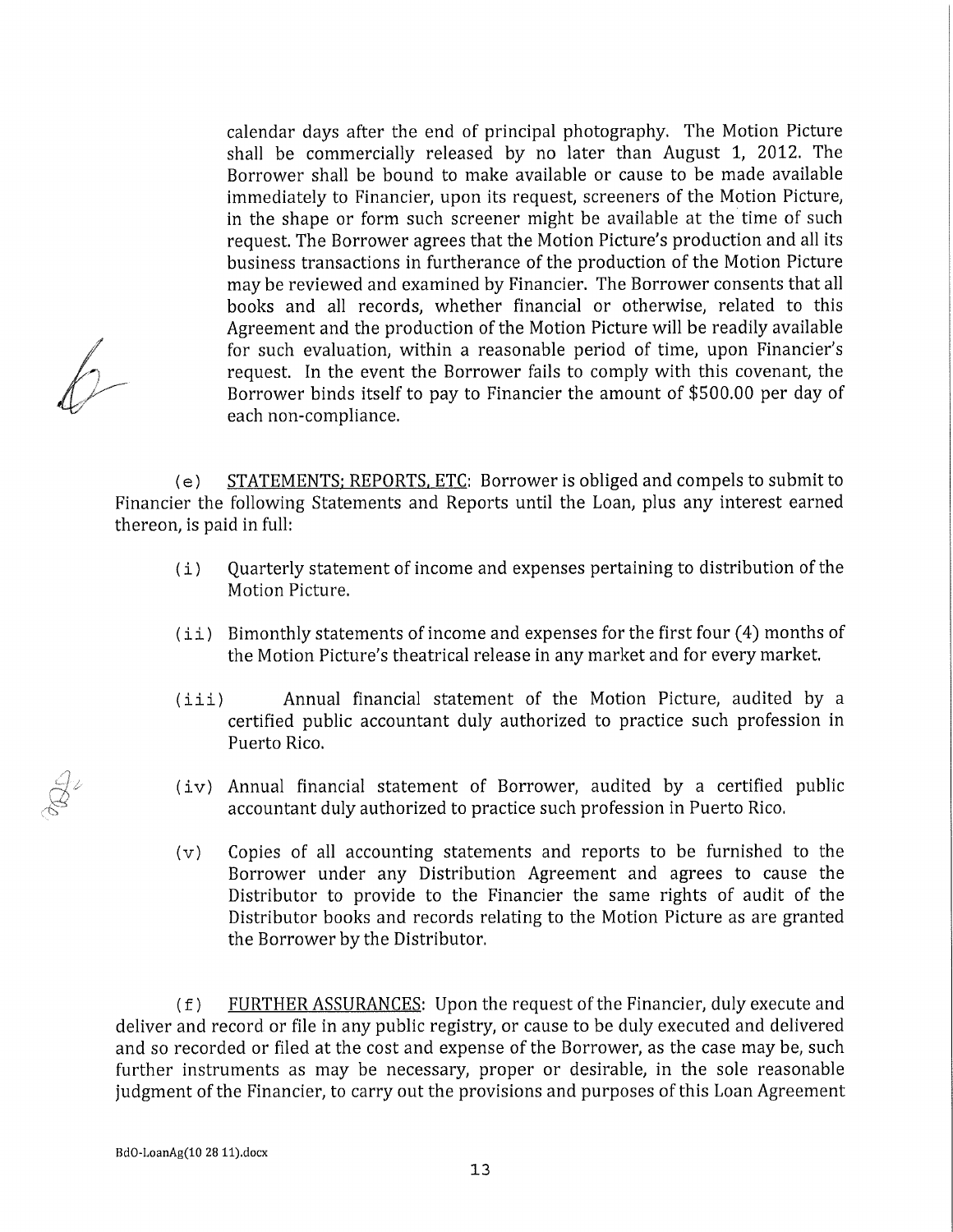or the Loan Documents and do all things necessary to preserve the security interests of the Financier under the Loan Documents.

 $(q)$  ACCESS: At all times permit the Financier access to the production site(s) to watch production of the Motion Picture and to review rushes, rough cuts, screeners and any other materials requested by the Financier relating to the production of the Motion Picture. Upon any visit to the production site(s) the Financier shall be provided copy of the cali sheet and production reports.

(h) NOTIFICATION OF CHANGES: Borrower shall notify Financier within ten (10) days of any change in production related to changes in the director, producer, photography director, cast or executive producer.

(i) PRINCIPAL PHOTOGRAPHY: Once principal photography commences, the Borrower shall submit to the Financier the daily cali sheet and locations' map and directions before the production office closes for the day's work. The Borrower can submit to the Financier these documents via email. In the event the Borrower fails to comply with this covenant, Borrower shall pay to Financier a penalty of \$100.00 for each such noncompliance. Once principal photography commences, the Borrower shall submit to the Financier the previous day's production report. The production report will be submitted the next shooting day before the crew's break for lunch. In the event the Borrower fails to comply with this covenant, Borrower shall pay to Financier a penalty of \$100.00 for each such non-compliance.

### (i) OUALITY CONTROL: Quality Control ("QC") provisions:

- i. Once the Motion Picture is edited in post production, a Quality Control session must be done both internally, at the professional post production facility where layback, color correction and/or laydown has taken place, and at a reputable lab that makes deliveries for both the domestic and international markets.
- ii. QC on materials is contingent on deliverables and all masters created for such purpose. It is understood that the process of QC for a film print or negative will be different to that of a digital master.
- iii. QC on digital materials is also contingent on recording equipment used during the production, and on the predetermined final format of the project, in which post production processing of files must be considered.
- iv. Acceptable formats for finished product:
	- 1. If the Motion Picture is shot on celluloid and completed in film, the laydown to a digital master shall be no less that 1080p HD/D5 quality, and color corrected for the medium.

 $-64$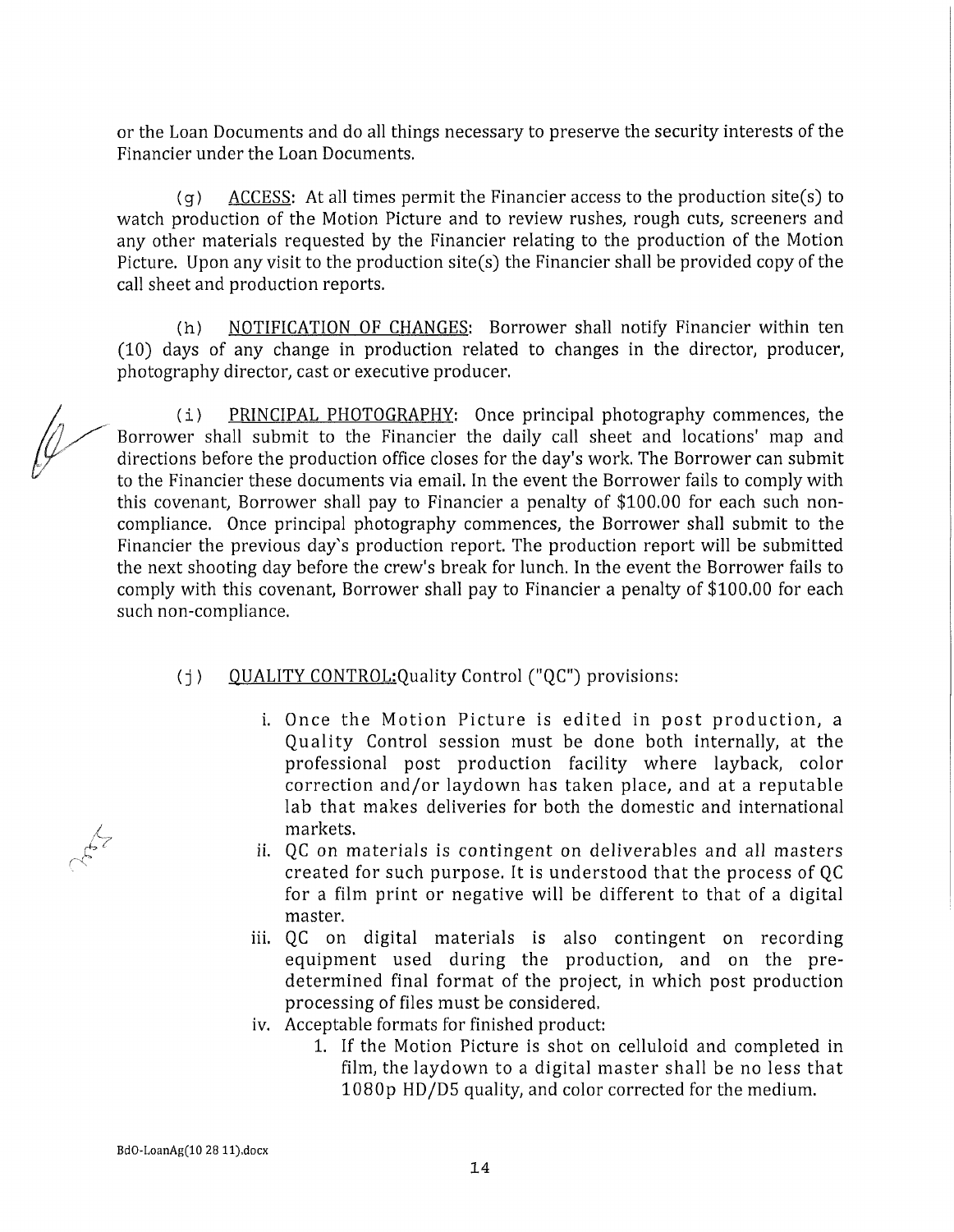- 2. If the Motion Picture is shot on celluloid but completed in digital format, the digital master shall be no less than 1080p HD/D5 quality.
- 3. If the Motion Picture is shot in digital format at 4k, a 4k version must be used when outputting to film for theatrical release and kept as a master file in its own hard drive(s); if there is not going to be an output to film, the digital master can be generated from the 2K version of the Motion Picture. Acceptable codees are upgraded on a regular basis and the guidelines for the latest technology should be employed for the best possible quality.
- 4. If the Motion Picture is shot at 1080p HD/D5 quality, it may be used to output to film for theatrical screening, and the digital master shall be no less than 1080p HD/D5 quality.
- 5. If the Motion Picture is shot at 720p (1080i) the digital master shall be no less than 720p. This digital format should not be used as 1080i, or up converted as it will nullify its quality for delivery purposes. Unless 720p is used for specific purposes (documentary, deterioration of pixels when enlarged as a "look", etc.), it should not be considered prime candidate for film output. 720p is acceptable for broadeast and DVD.
- 6. If the Motion Picture is shot at less the 720p it will be limited as to potential distribution avenues.
- v. Distribution guidelines and deliverables:
	- i. The deliverables sample guidelines reflect the current standards for both buyers and distributors. The distributor has the last word as to deliverables. The Borrower agrees to furnish the Financier with:
		- 1. Access to the print, IP and negative, and subtitling digital files (if the Motion Picture will be exhibited/has been finished in film);
		- 2. NTSC HD masters (D5 or HDCAM), according to the post production final output decision and original materials), texted and textless;
		- 3. PAL HD masters (D5 or HDCAM), according to the post production final output decision and original materials), texted and textless, or access to materials from which PAL masters can be generated.
		- 4. Digital subtitling files.
		- 5. EPK and Behind the Scenes materials.



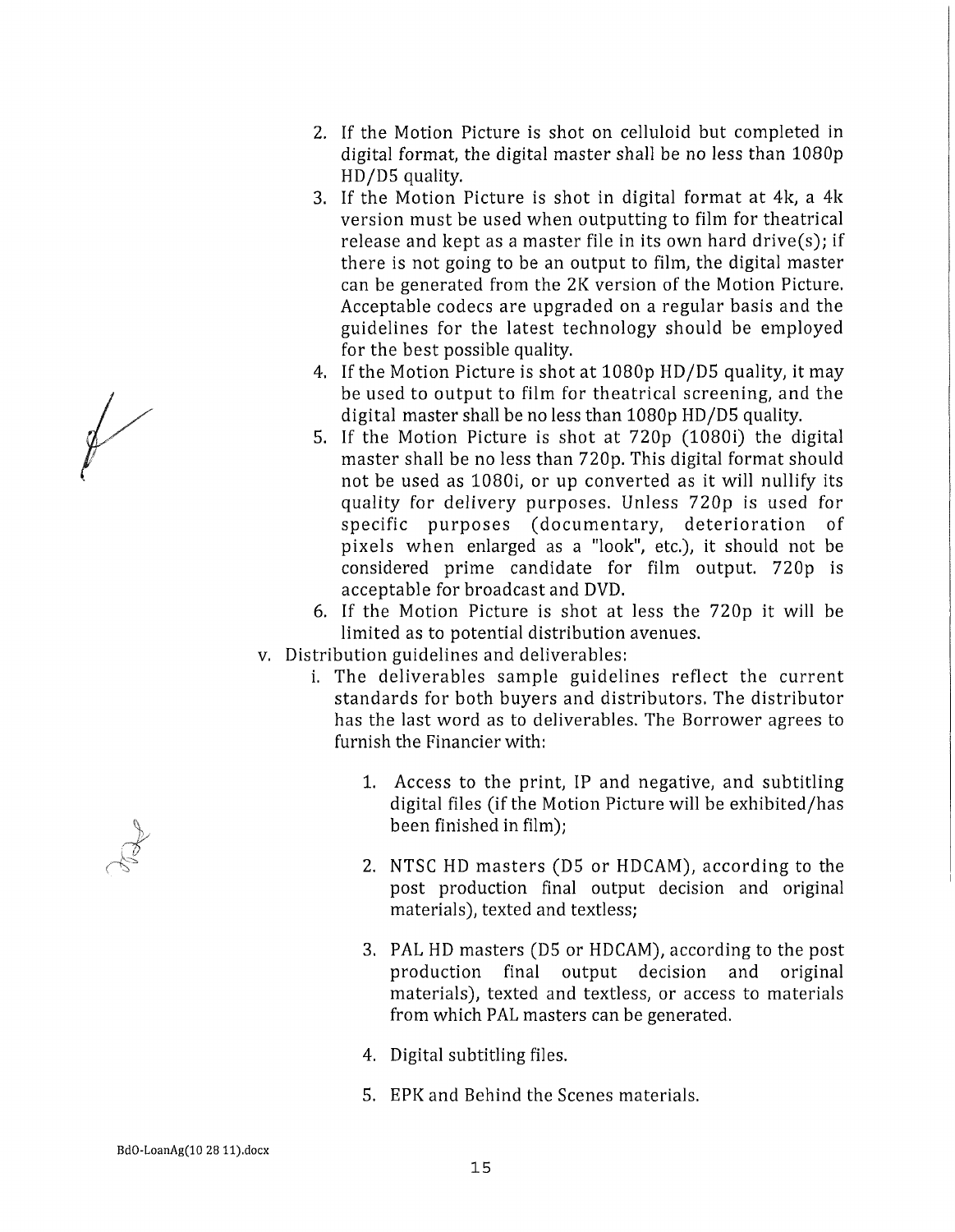(k) WEEKLY COST REPORT: The Borrower shall submit to the Financier a weekly cost report beginning with the first week of pre-production until the period in which the accounting books close. The cost report shall include payroll, "actuals", and loss and damage. The weekly cost report will be submitted the first shoot day of the week. In the event the Borrower fails to comply with this covenant, Borrower shall pay to Financier a penalty of \$100.00 for each such non-compliance.

12. NEGATIVE COVENANTS: The Borrower covenants and agrees that from the date hereof and until payment in full of the principal of and interest on all sums due hereunder, whether or not represented by a Note, unless the Financier shall otherwise consent in writing, the Borrower will not, either directly or indirectly:

- (a) LIMITATION ON SECURITY INTEREST: Create, assume or suffer to exist any security interest, mortgage, pledge, encumbrance, assignment, lien or charge of any kind upon the Collateral equal or superior to the security interests granted to the Financier under the Loan Documents, or which interferes in any way with the Financier's rights hereunder or with respect to the Collateral, other than statutory laboratory liens to be discharged in the normal course of business.
- (b) PROHIBITION OF AMENDMENTS OR WAIVERS: Amend, alter or modify, or cause to or suffer any amendment, alteration or modification of any film license agreement, any pay television/syndication exploitation agreement, any production-distribution agreement, or any completion guaranty so as to materially adversely affect the Financier's rights in the collateral without the Financier's consent, or waive (by agreement, action or inaction) any material rights under any agreements, so as to adversely affect the Financier's rights in the Collateral.
- (c) SALE OF ASSETS: CONSOLIDATION: MERGER. ETC.: The Borrower will not (i) sell, léase, transfer or otherwise dispose of all or a substantial part of its properties and assets, or (ii) change its corporate ñame or trade ñame without giving prior written notice of at least sixty (60) days of such event to the Financier.

### 13. DEFAULTS:

(a) EVENTS OF DEFAULT: Any of the following events are herein called "Events of Default":

(i) Borrower's failure to make any payment due and payable hereunder for a period of sixty (60) consecutive calendar days after the lapse of the due date for such payment hereunder;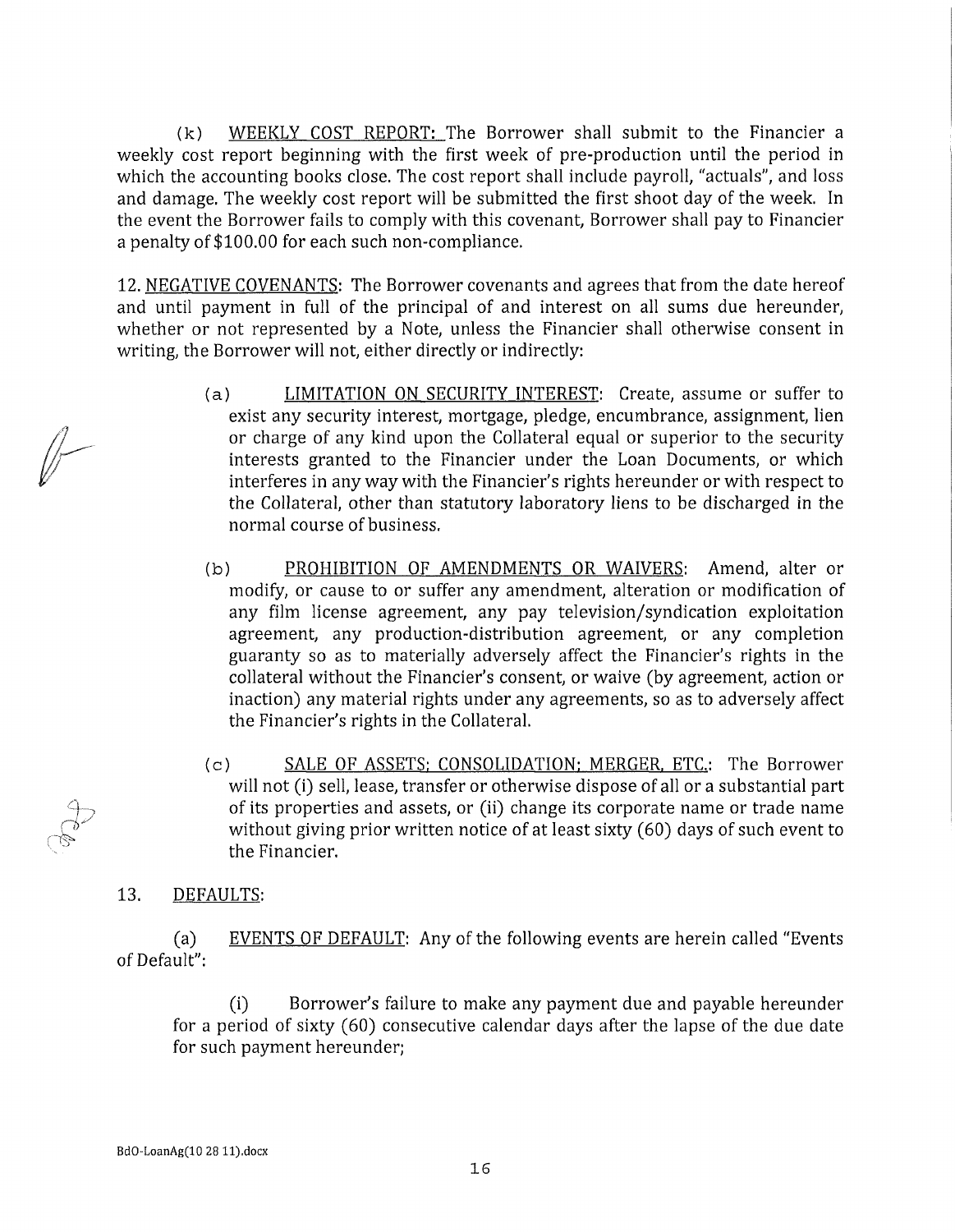(ii) Any representation or warranty made herein, in the Loan Documents, or any other agreement or instrument between the parties hereto relating to this transaction proving to be false, incorrect, or misleading in any material respect;

(iii) Any report, certifícate, financial statement or other instrument furnished in connection with this Loan Agreement, and the Loan Documents, the borrowings hereunder or the grant of the security interests contemplated by the Security Agreement and/or the Copyright Mortgage Agreement proving to be false or misleading in any material respect;

(iv) Not causing the distributors, exhibitors, licensees, sub licensees or any other person obtaining a right to exploit the picture to deposit the income generated by the exploitation of the picture directly into the Collection Account;

(v) Default in the payment of principal on the Loan hereunder, plus any interest earned thereon, as and when due and payable; default in the due observance or performance of any material covenant, condition, representation, warranty or agreement on the part of the Borrower to be observed or performed pursuant to the terms of this Loan Agreement, the Security Agreement and/or the Copyright Mortgage Agreement, the Note or any other agreement or instrument between the parties hereto relating to this transaction;

(vi) The Borrower (A) applying for or consenting to the appointment of a receiver, trustee or liquidator (or equivalent under applicable law), of the Borrower, or all or substantially all of its respective properties or assets, (B) admitting in writing its inability to pay its debts as they mature, (C) making a general assignment for the benefít of creditors, (D) being adjudicated a bankrupt or insolvent, or (E) filing a voluntary petition in bankruptcy, or a petition or an answer-seeking reorganization or an arrangement with creditors or taking advantage of any bankruptcy, reorganization, insolvency, readjustments of debt, dissolution or liquidation law or statute, or an answer admitting the material allegations of a petition filed against it in any proceeding under any such law or if corporate action shall be taken by the Borrower for the purpose of affecting any of the foregoing;

(vii) An order, judgment or decree being entered, without the application, approval or consent of the Borrower by any court of competent jurisdiction, approving a petition seeking reorganization of the Borrower or of all or a substantial part of the properties or assets of the Borrower, or appointing a receiver, trustee or liquidator of the Borrower and such order, judgment or decree continuing unstayed and in effect for any period of sixty (60) days;

(viii) A claim being made by any governmental or taxing authority or any prívate party for the payment of money in excess of \$5,000 against the Borrower, pursuant to which said claimant has perfected the right to take possession of the property of the Borrower by attachment, garnishment, execution, lien, levy or any proceedings of a similar nature, and which proceedings have not

 $\mathbb{R}^2$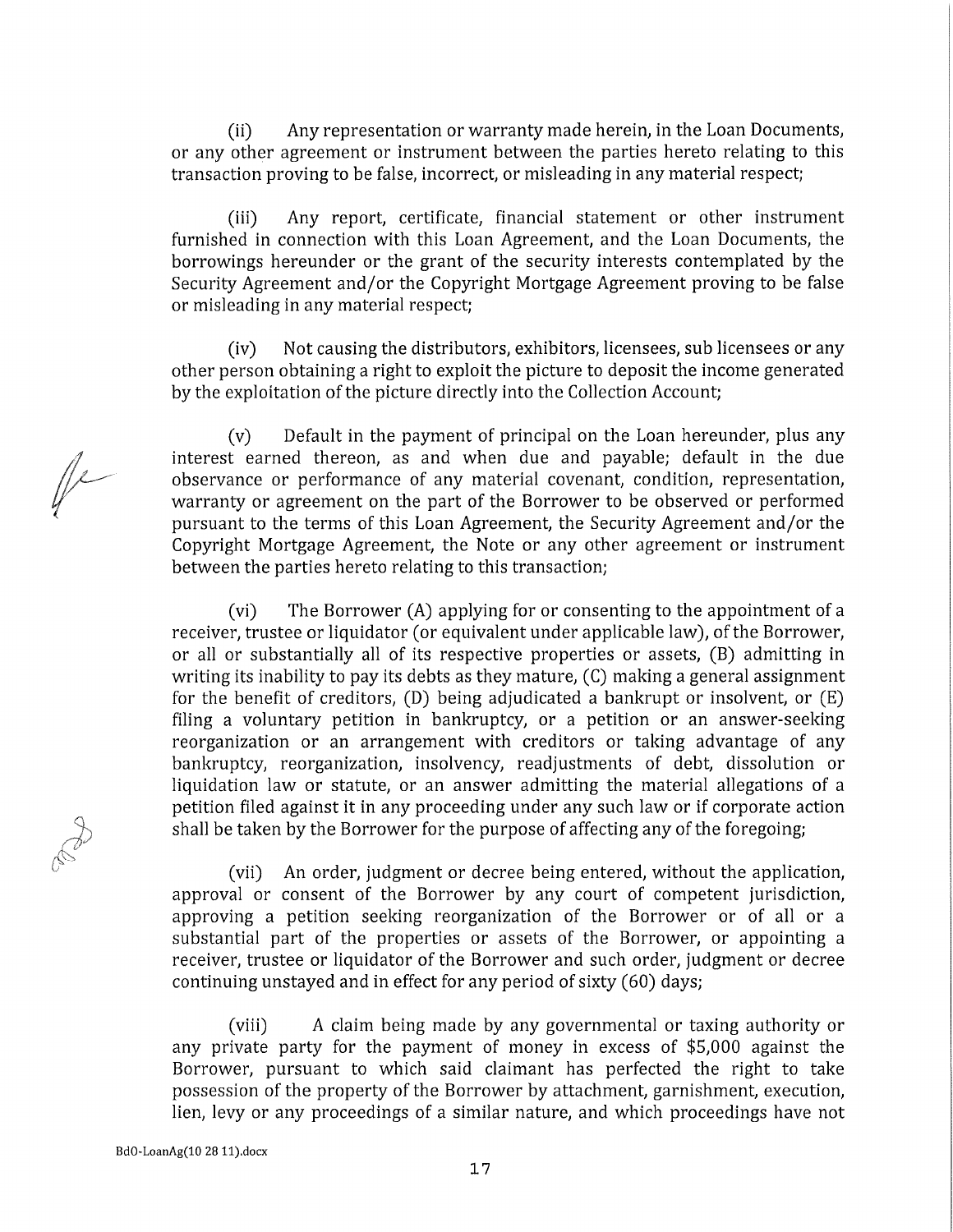been stayed or set aside by the posting of a bond or otherwise for a period of thirty (30) days from the date of perfecting thereof;

(ix) Not filing for copyright registration with the Copyright Office of the United States within 30 days of finishing the Motion Picture and/or not filing the Copyright Mortgage Document within the time frame set in Section 6 hereof.

(x) Any other occurrence, act or failure on the part of the Borrower which under applicable law constitutes a material breach of this Loan Agreement, the Loan Documents, or any other agreement or instrument between the parties hereto.

14. REMEDY ON DEFAULT: In the case of the happening of an Event of Default which, if curable, remains uncured for a period of fifteen (15) days (unless a longer period is specifically designated above) from the date on which the Borrower first is on notice thereof (whether by notice from the Financier or otherwise) then, at any time thereafter during the continuance of any such event, the Financier may, by written notice to the Borrower, declare all of the then outstanding portion of the Loan, plus any interest earned thereon, immediately due and payable and all costs in connection therewith and/or pursue any remedies available to the Financier under this Loan Agreement, the Note, the Security Agreement, the Copyright Mortgage Agreement and/or any other documents executed in connection therewith and/or under applicable law.

15, NOTICES: Any notice shall be conclusively deemed to have been received by a party hereto and be effective on the third day after which it is deposited with the United States mail, registered or certified, return receipt requested (postage prepaid), or transmitted by facsímile (with proof of receipt and a copy by regular U.S. Mail), or transmitted by electronic mail (with proof of receipt and a copy by regular U.S. Mail) addressed to such party at such address or such other address as any of them may later desígnate by written notice:

(a) If to the Financier, at:

Mariella Pérez Serrano Executive Director Puerto Rico Film Corporation P.O. Box 362350 San Juan, PR 00936-2350. Fax Number: 787-756-5706 E-mail: mperez@puertoricofilm.com

(b) If to the Borrower, at:

Frances Lausell Broche de Oro, LLC Calle Cacique 2203

**BdO-LoanAg(10 28 ll).docx**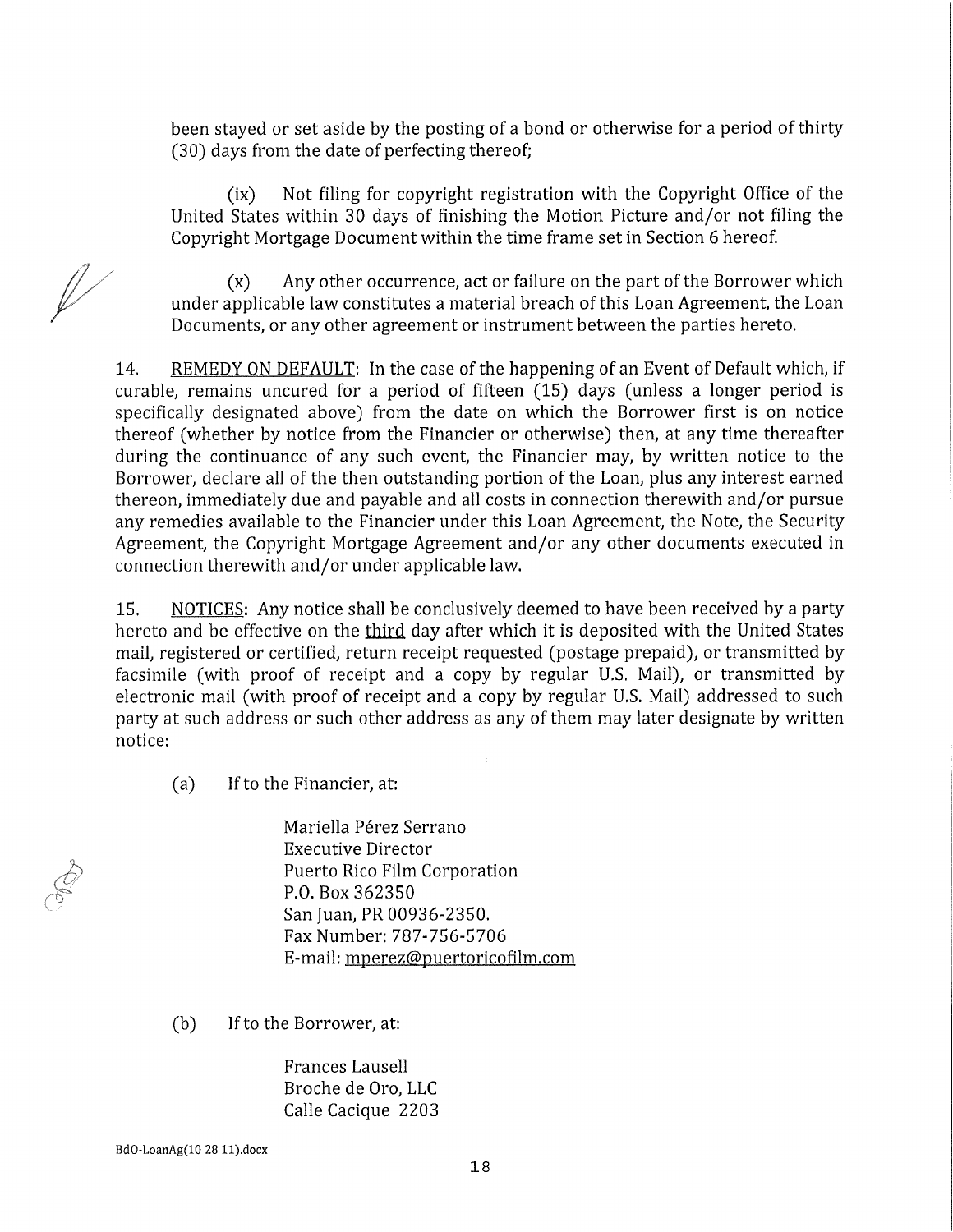Santa Teresita San Juan, Puerto Rico 00913

Tel. 787-728-1400 Fax 787-728-1407 E-mail - domoreprod@gmail.com

16. CONFLICTS WITH OTHER AGREEMENTS: Any covenant or agreement of the Borrower under the Security Agreement and/or Copyright Mortgage Agreement shall be deemed to be cumulative and not in conflict with the provisions of this Loan Agreement.

17. SURVIVAL OF COVENANTS, AGREEMENT, REPRESENTATIONS AND WARRANTIES: All covenants, agreements, representations and warranties made herein and in the Certificates delivered pursuant hereto and in the Loan Documents shall survive the making by the Financier of the Loan and the execution and delivery to the Financier of the Note and shall continué in full forcé and effect so long as the Loan, or any interest, cost, or other payment obligations set forth herein are outstanding and unpaid.

18. SUCCESSORS AND ASSIGNS: Whenever in this Loan Agreement any of the parties hereto are referred to, such reference shall be deemed to include the successors and assigns of such party, and all covenants, promises and agreements by or on behalf of the Borrower which are contained in this Loan Agreement or the Loan Documents shall bind the successors and assigns of the Borrower and shall inure to the benefit of the successors and assigns of the Financier.

19. GOVERNING LAW: This Loan, the Security Agreement, the Note, the Copyright Mortgage Agreement and any other agreement or instrument between the parties hereto relating to this transaction shall be construed in accordance with and governed by and enforced in accordance with the laws of Puerto Rico and the Borrower hereby consents to the jurisdiction of all courts (whether State or Federal) in Puerto Rico.

20. WAIVER: Any failure or any delay on the part of the Financier, in exercising any right, power or privilege hereunder, under the Guarantee, Security Agreement, Note or Copyright Mortgage Document shall not operate as a waiver thereof, nor shall a single or partial exercise thereof preclude any other or further exercise of any right power or privilege.

21. AMENDMENT: No modification, amendment, or waiver of any provision of this Loan Agreement, the Guarantee, the Security Agreement, the Note, or the Copyright Mortgage Agreement nor consent to any departure by the Borrower therefrom, shall in any event be effective unless the same shall be in writing and signed by the Financier, and then such waiver or consent shall be effective only in the specific instance and for the purpose for which given. No notice to or demand on the Borrower in any case shall entitle the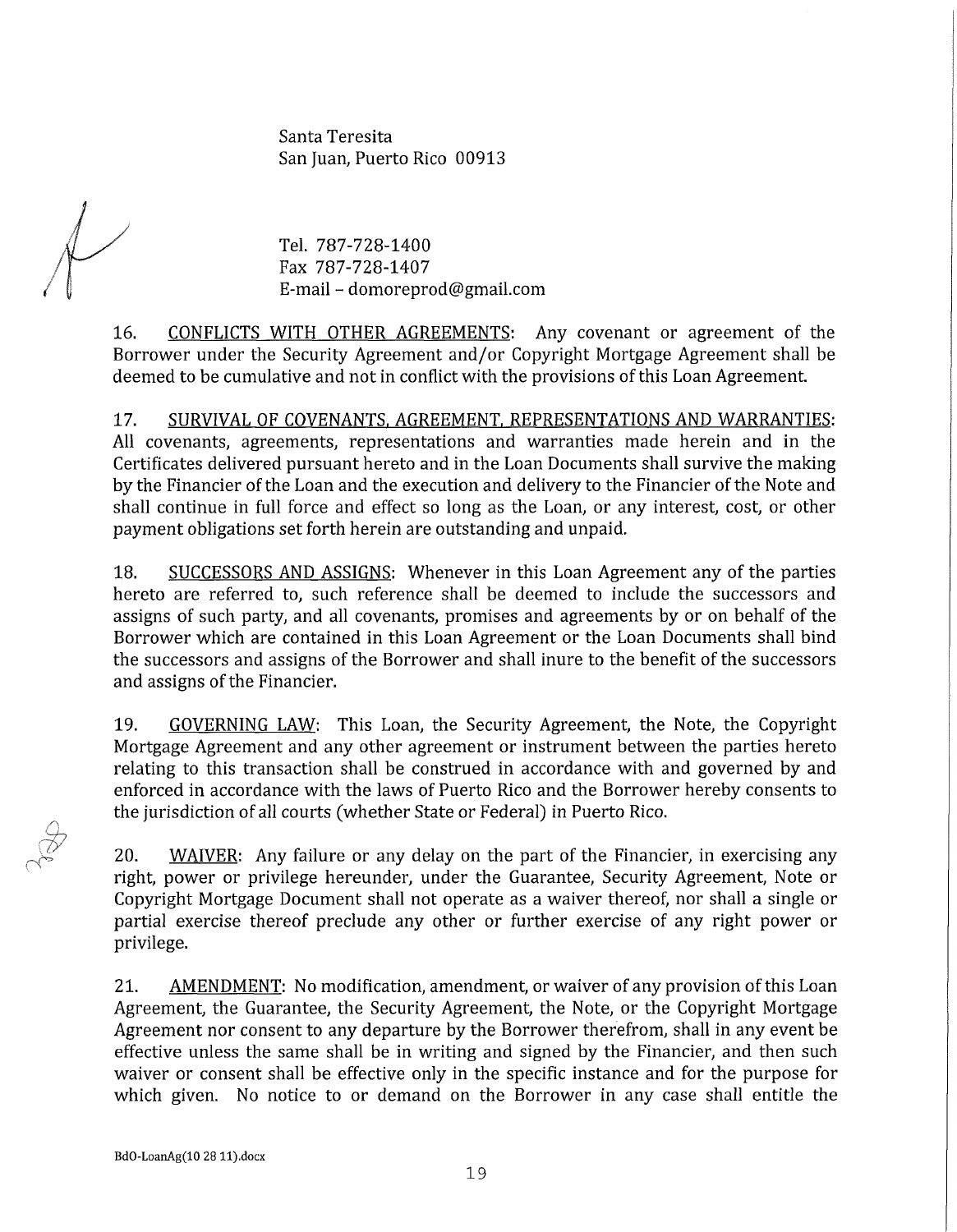Borrower to any other or further notice or demand in the same, similar or other circumstances.

22. SEVERABILITY: In case any one or more of the provisions contained in this Loan Agreement, Guarantee, Note, Security Agreement, or Copyright Mortgage Agreement should be invalid, illegal or unenforceable in any respect, the validity, legality and enforceability of the remaining provisions contained herein and therein shall not in any way be affected or impaired thereby.

23. COUNTERPART EXECUTION: This Loan Agreement may be executed in two or more counterparts, each of which shall constitute an original, but when taken together shall constitute but one agreement.

24. ADDITIONAL DOCUMENTS: Each of the parties hereto agrees to execute any additional documents which may be required or be desirable to fully effectuate the purposes and intents of this agreement or to carry out the obligations of the parties hereunder, provided that they are not inconsistent with the provisions of this agreement. Borrower has delivered at the moment of signing this contract to the Financier the following documents on its behalf and on behalf of all owners, partners, directors or shareholders:

- 1. Certification of filing of Income Tax Return for the past 5 years issued by the Department of Treasury of Puerto Rico.
- 2. Certification of Debt issued by the Department of Treasury of Puerto Rico.
- 3. Certification of debt for real property issued by the Center of Collections for Municipal Income *{CRIMby* its acronym in Spanish).
- 4. Certification of debt for concept of unemployment, temporary incapacity and social security for drivers issued by the Department of Labor and Human Resources of Puerto Rico.
- 5. Borrower shall also file original of its Certifícate of Organization and Certifícate of existence issued by the Department of State of Puerto Rico.
- 6. Certification of debt for concept of municipal patents for industry commerce and services.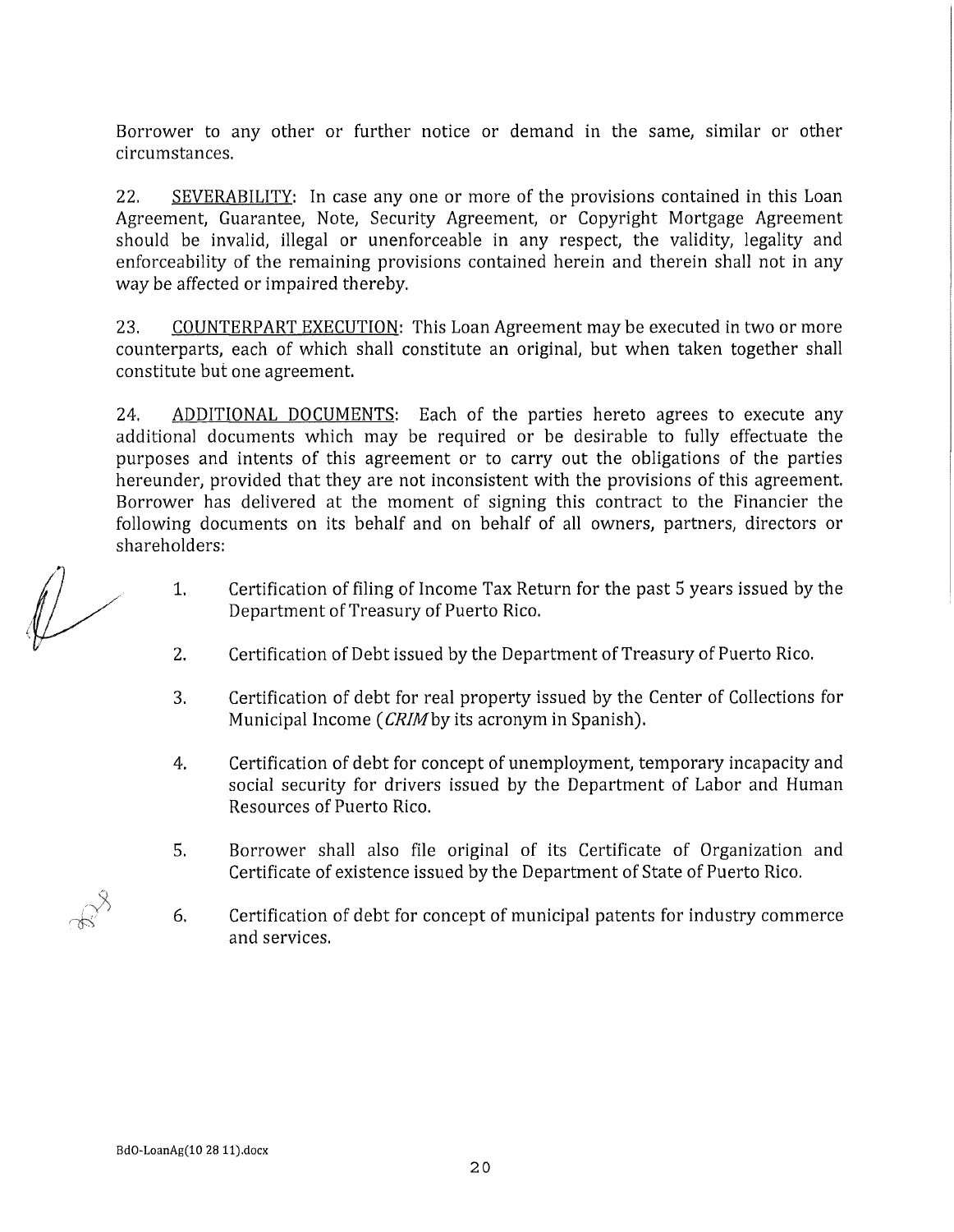IN WITNESS WHEREOF, the parties have executed this agreement on this 31st day of October, **2011.** 

BORROWER: LENDER:

 $6625$ Affidavit number

PUERTO RICO FILM CORPORATION

By: Frances Lausell By: / Mariella Pérez Serrano<br>President By: / Mariella Pérez Serrano **Executive Director** 

Acknowledged and subscribed to before me by Mariella Pérez Serrano, as Executive Director of Puerto Rico Film Corporation, of legal age, married, executive and resident of San Juan, Puerto Rico and by Frances Lausell, of legal age, single, executive and resident of San Juan, Puerto Rico, in her capacity as President of Broche de Oro, LLC; both personally known to me, in San Juan, Puerto Rico *t*his 3 $\hat{\mathcal{X}}$ <sup>st</sup> day of O<sub>⁄</sub>ctober, 2011.

NOTARY PUBL⁄IC

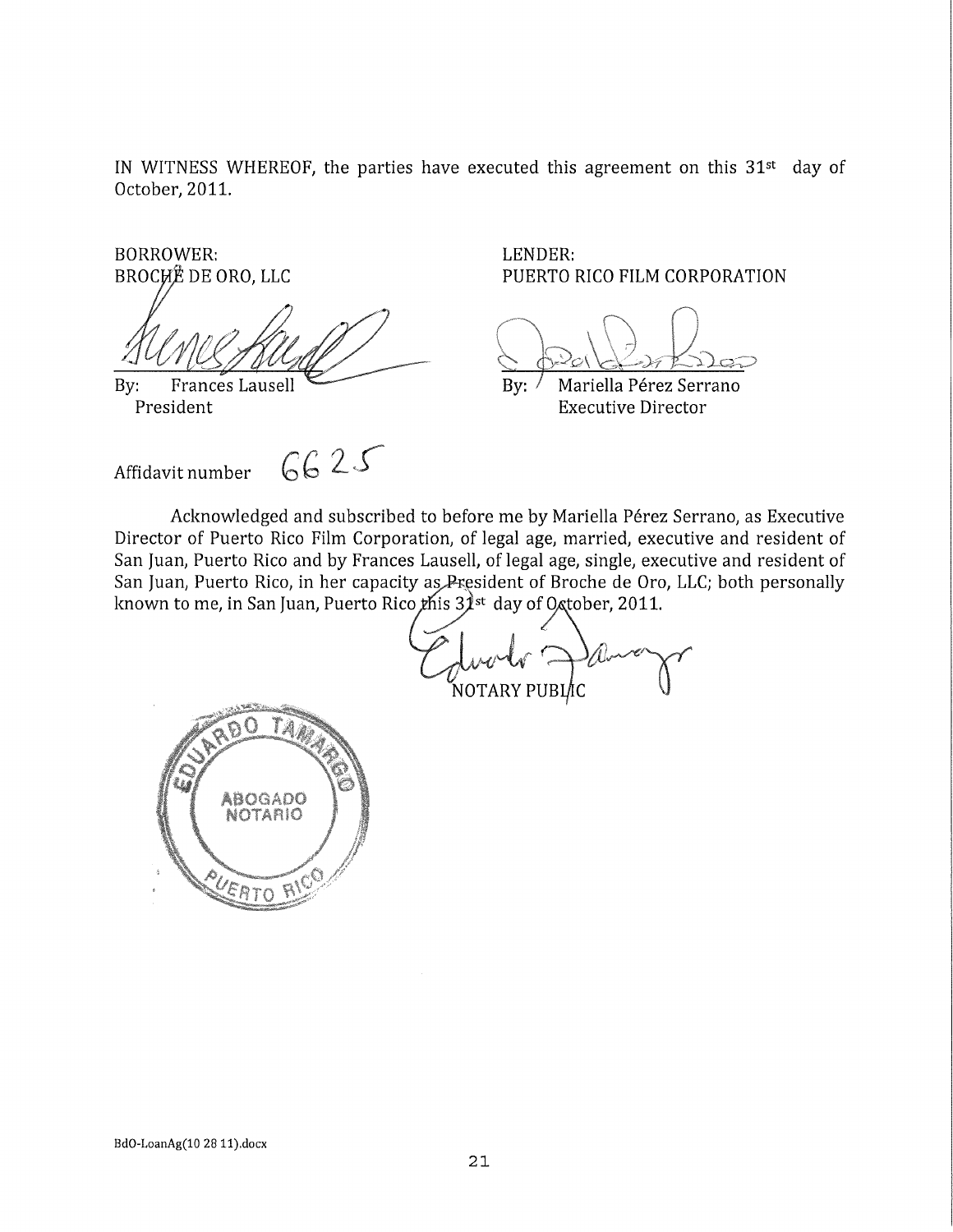### Schedule 5 (a) To Loan Agreement For Broche de Oro

|  | Advance:        | Amount:   | Deliverables and/or Milestones                                                                                                                                                                                                                                                                                                                                                                                                                                                                                                                 |
|--|-----------------|-----------|------------------------------------------------------------------------------------------------------------------------------------------------------------------------------------------------------------------------------------------------------------------------------------------------------------------------------------------------------------------------------------------------------------------------------------------------------------------------------------------------------------------------------------------------|
|  | 1 <sup>st</sup> | \$251,374 | The repayment for the development financing<br>(\$50,000) has been retained.                                                                                                                                                                                                                                                                                                                                                                                                                                                                   |
|  |                 |           | 5% of the each of the producer's and director's<br>salaries shall be retained and can only be paid<br>from the 4th disbursement monies.                                                                                                                                                                                                                                                                                                                                                                                                        |
|  |                 |           | Once all deliverable items pertaining the actual<br>production phase have been validated by the<br>PRFC. These include a revised budget, latest<br>script revision and shooting schedule.                                                                                                                                                                                                                                                                                                                                                      |
|  |                 |           | Be advised that additional deliverable items can<br>be asked for at any time after the advance has<br>disbursed.<br>These<br>been<br>include<br>a<br>pre-<br>weekly calendar<br>highlighting<br>production<br>casting, rehearsals, tech scout and final pre-<br>production<br>principal<br>meeting. When<br>photography begins you will be required to<br>hand in daily call sheets and location maps the<br>date prior to the shooting date and production<br>reports the date after the shooting date. These<br>can be distributed by email. |
|  | 2 <sub>nd</sub> |           | Once 50% of expenses for the 1 <sup>st</sup> advance have<br>been accounted for.<br>All deliverable items pertaining the actual                                                                                                                                                                                                                                                                                                                                                                                                                |
|  |                 | \$89,313  | production phase have been validated by the<br>PRFC. Be advised that additional deliverable<br>items can be asked for at any time after the<br>2nd advance has<br>disbursed.<br>been<br>When<br>principal photography begins you will be<br>required to hand in daily call sheets and<br>location maps the date prior to the shooting<br>date and production reports the date after the<br>shooting date. These can be distributed by                                                                                                          |

**BdO-LoanAg(10 28 ll).docx** 

0000